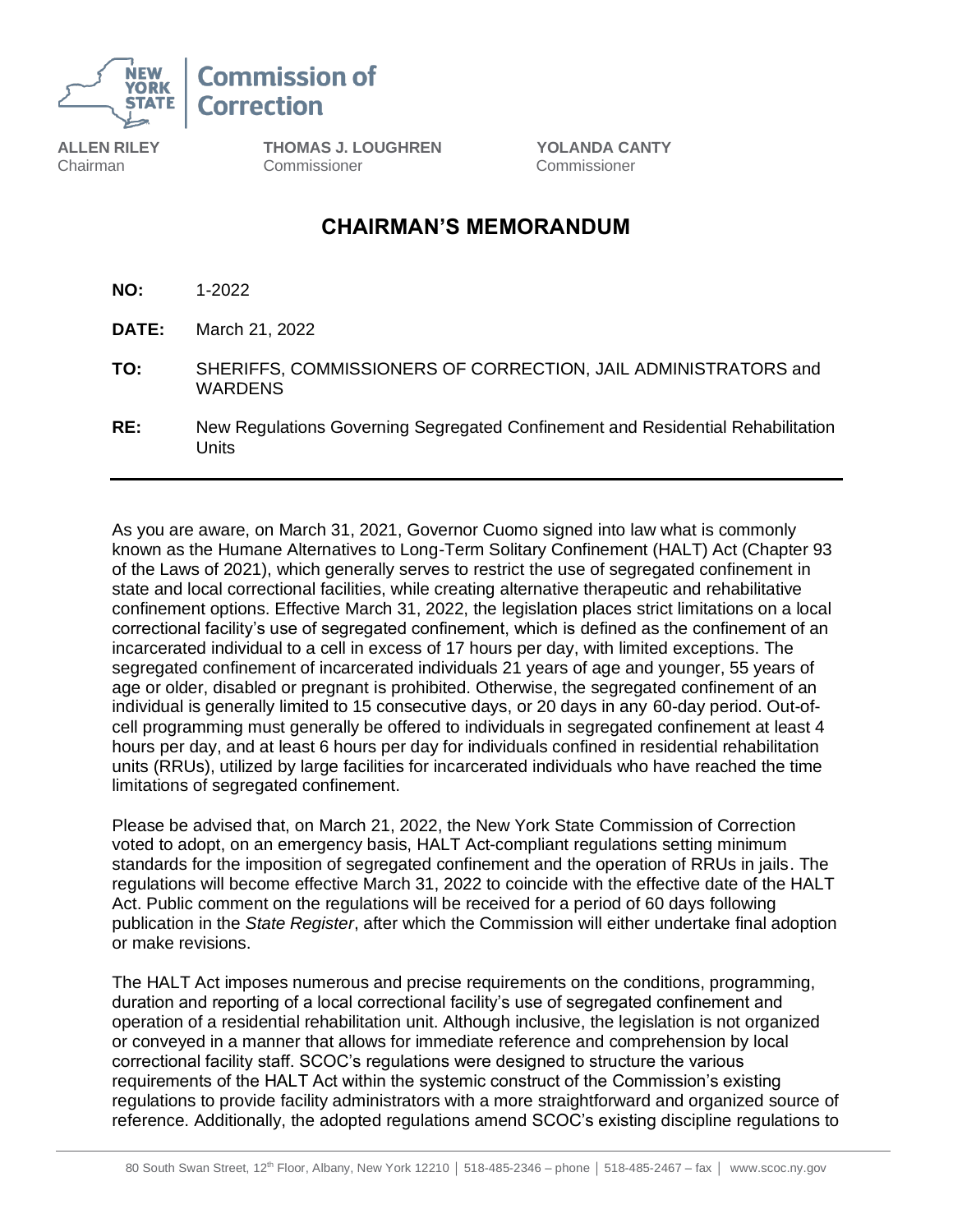conform to the Act's requirements regarding pre-hearing confinement, representation, allowable sanctions, and hearing officer training.

For your reference, attached please find the text of the adopted regulations. Note that underlined text is added and bracketed text is deleted. Please be advised that members of the Commission's administration are planning to hold an informational video conference on the adopted regulations and the HALT Act requirements within the next two weeks. Should you have any questions in the meantime, it is recommended that you contact the Commission's Office of Counsel at (518) 485-2346.

allen Rily

Allen Riley, Chairman

\_\_\_\_\_\_\_\_\_\_\_\_\_\_\_\_\_\_\_\_\_\_\_\_\_\_\_\_\_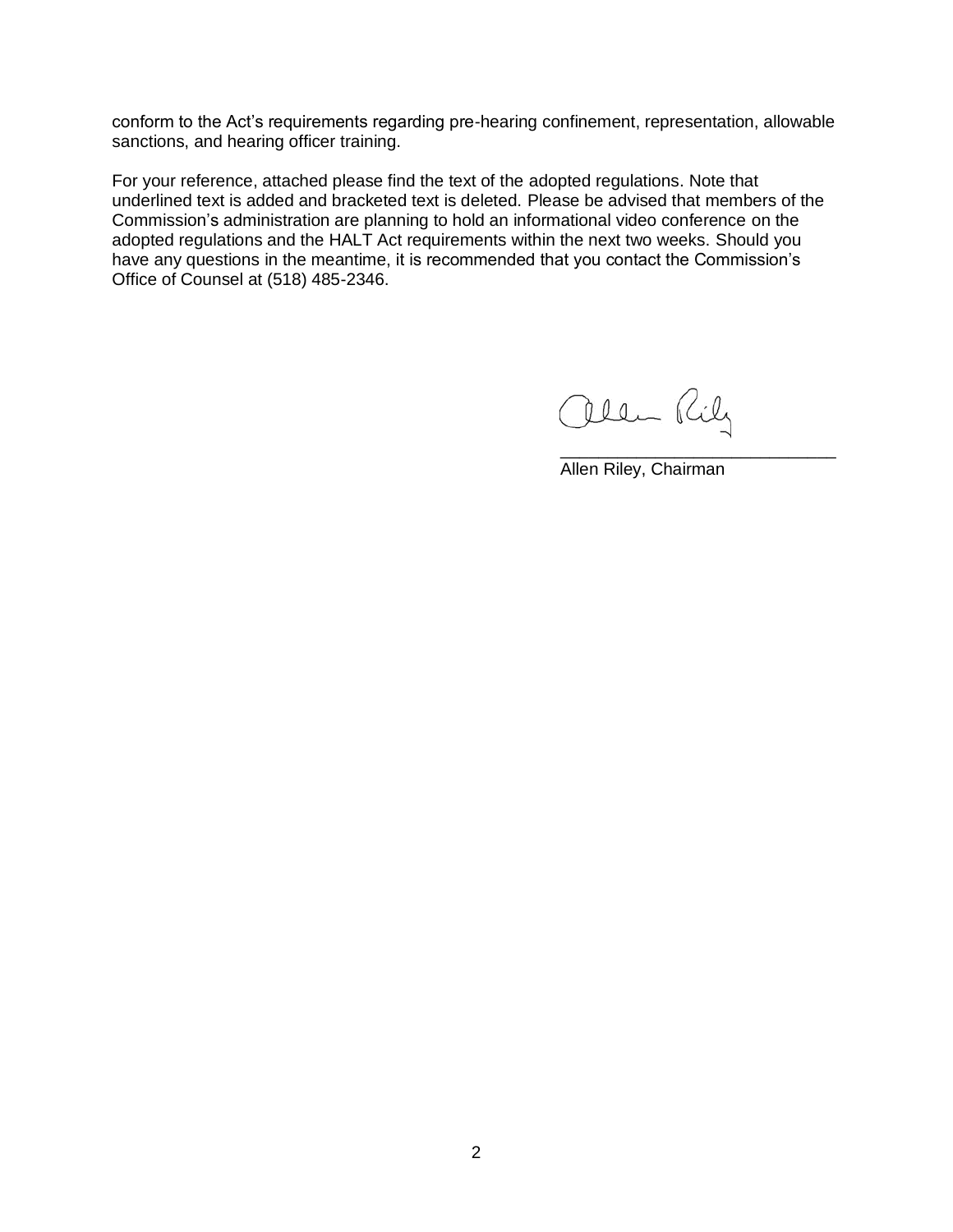Text:

A new subdivision (f) of section 7000.1 of Title 9 is added to read as follows:

(f) On or before the first day of February of each year, each sheriff, superintendent, commissioner, or other officer in charge of a local correctional facility shall submit a report to the Commission of Correction detailing all aspects of segregated confinement and residential rehabilitation units occurring in the facility during the preceding calendar year. Such report shall be submitted in a form and manner prescribed by the Chair of the Commission.

Paragraph (6) of subdivision (j) of section 7003.3 of Title 9 is amended to read as follows:

(6) any significant events and activities occurring during supervision, including:

- (i) the date and time of such event or problem;
- (ii) the names of all [prisoners]incarcerated individuals and/or staff involved;
- (iii) facility staff response to such event or problem, including a summary of what occurred;

individual subject to segregated confinement, as that term is defined in section 7076.2 of this Title, or

- (iv) a description of the condition of any [prisoners]incarcerated individuals involved;
- (v) for each segregated [inmate]individual, as that term is defined in section 7075.2 of this Title, incarcerated

incarcerated individual assigned to a residential rehabilitation unit, as that term is defined in section 7077.2 of this Title, the date and time of each instance such [inmate] individual is either confined to an individual occupancy housing unit, or confined to the sleeping area of a multiple occupancy housing unit;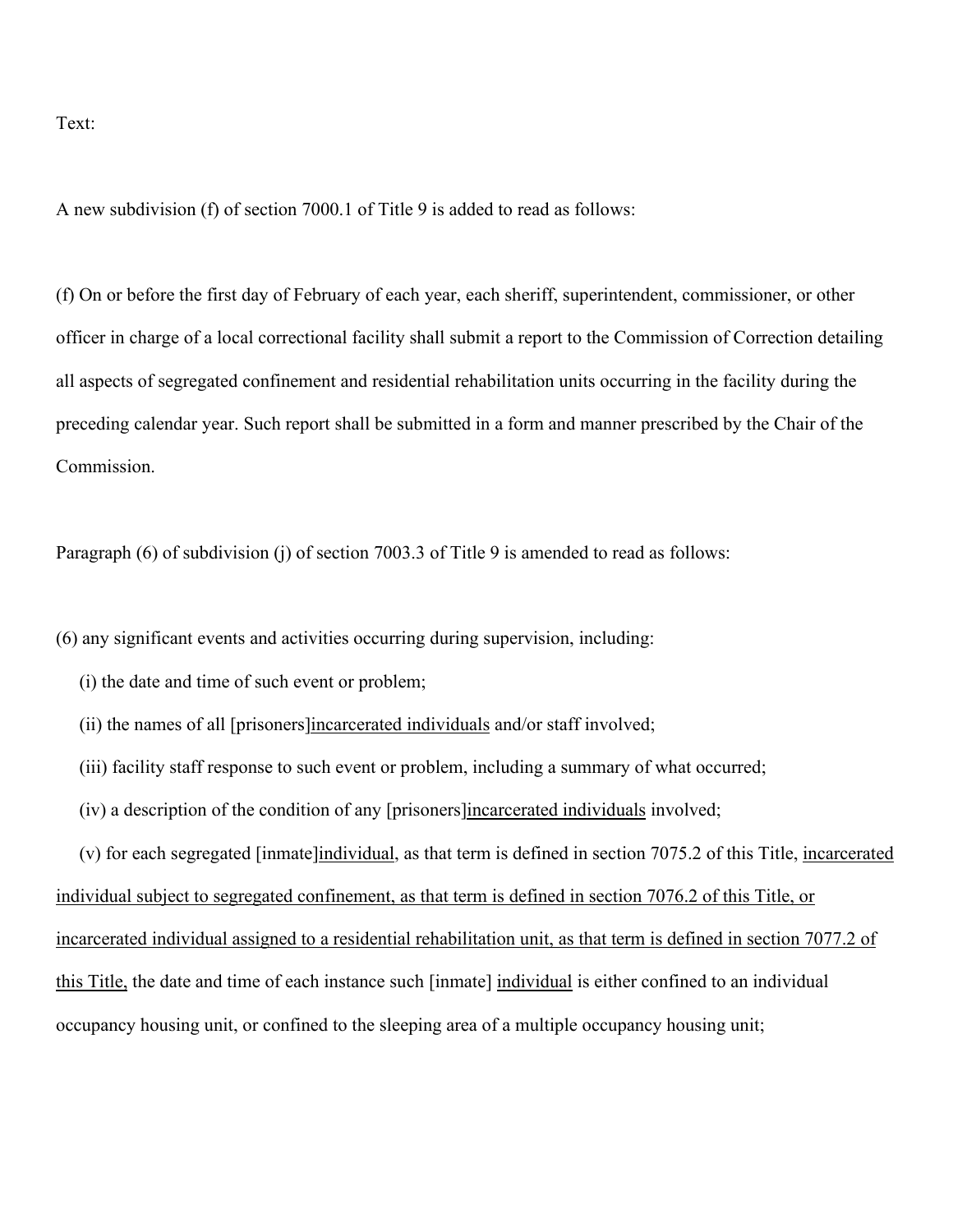(vi) for each segregated [inmate]individual, as that term is defined in section 7075.2 of this Title, incarcerated individual subject to segregated confinement, as that term is defined in section 7076.2 of this Title, or incarcerated individual assigned to a residential rehabilitation unit, as that term is defined in section 7077.2 of this Title, the date and time of each instance such [inmate] individual is either released from an individual occupancy housing unit, or no longer confined to the sleeping area of a multiple occupancy housing unit; and

 (vii) for each segregated [inmate] individual, as that term is defined in section 7075.2 of this Title, incarcerated individual subject to segregated confinement, as that term is defined in section 7076.2 of this Title, or incarcerated individual assigned to a residential rehabilitation unit, as that term is defined in section 7077.2 of this Title, any refusal of such [inmate] individual to leave an individual occupancy housing unit, or the sleeping area of a multiple occupancy housing unit.

A new subdivision (c) of section 7005.2 of this Title is added to read as follows:

(c) Absent exigent circumstances, an incarcerated individual may be confined to a shower or shower area only for the duration necessary to sufficiently complete the shower.

Section 7006.1 of Title 9 is amended to read as follows:

Section 7006.1 Policy and definitions.

(a) In order to promote the safety, security and welfare of all [inmates] incarcerated individuals and staff within local correctional facilities, the chief administrative officer of each facility shall establish and maintain a system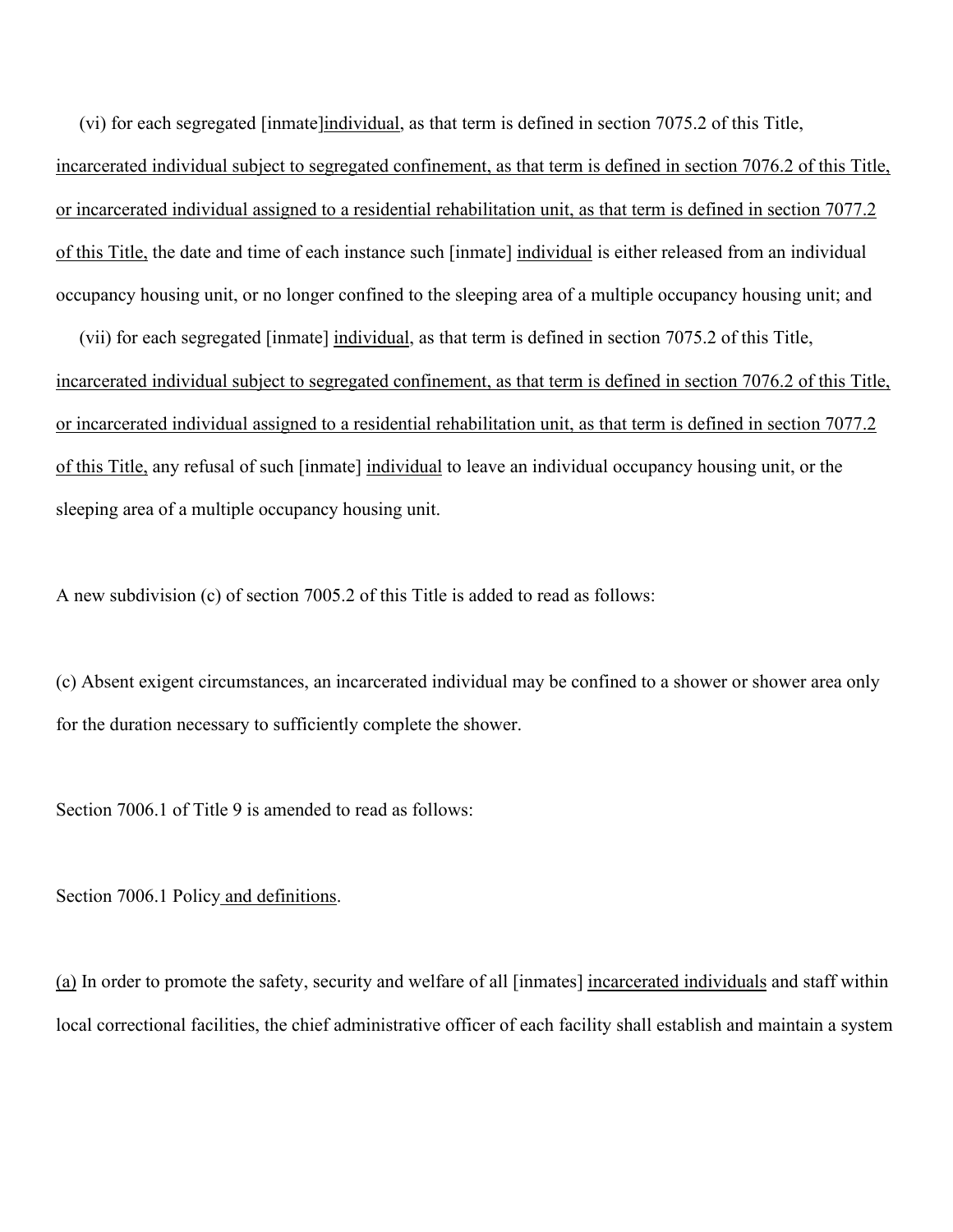of [inmate] discipline designed to set standards of appropriate behavior, encourage self-control and punish misbehavior fairly, impartially and consistently.

(b) As used in this Part, the following definitions shall apply to the terms listed below:

 (1) *Segregated confinement* shall mean the confinement of an incarcerated individual to an individual occupancy housing unit, in any form, for more than seventeen (17) hours a day, other than in a facility-wide emergency or for the purpose of providing medical or mental health treatment.

(2) *Special population* shall mean any incarcerated individual:

(i) 21 years of age or younger;

(ii) 55 years of age or older;

(iii) with a disability, as defined in section 292 of the Executive Law; or

 (iv) who is pregnant, in the first eight (8) weeks of the post-partum recovery period after giving birth, or caring for a child in the facility.

 (3) *Residential rehabilitation unit* shall mean a separate housing unit used for therapy, treatment, and rehabilitative programming of incarcerated individuals who have been determined to require more than fifteen (15) days of segregated confinement pursuant to facility proceedings.

 (4) *Chief administrative officer* shall mean the highest-ranking facility official present during the time period in which a determination must be rendered.

(5) *Violent felony act* shall mean conduct of an incarcerated individual that constitutes:

 (i) causing or attempting to cause serious physical injury or death to another person or making an imminent threat of such serious physical injury or death if the person has a history of causing such physical injury or death and the chief administrative officer reasonably determines that there is a strong likelihood that the person will carry out such threat;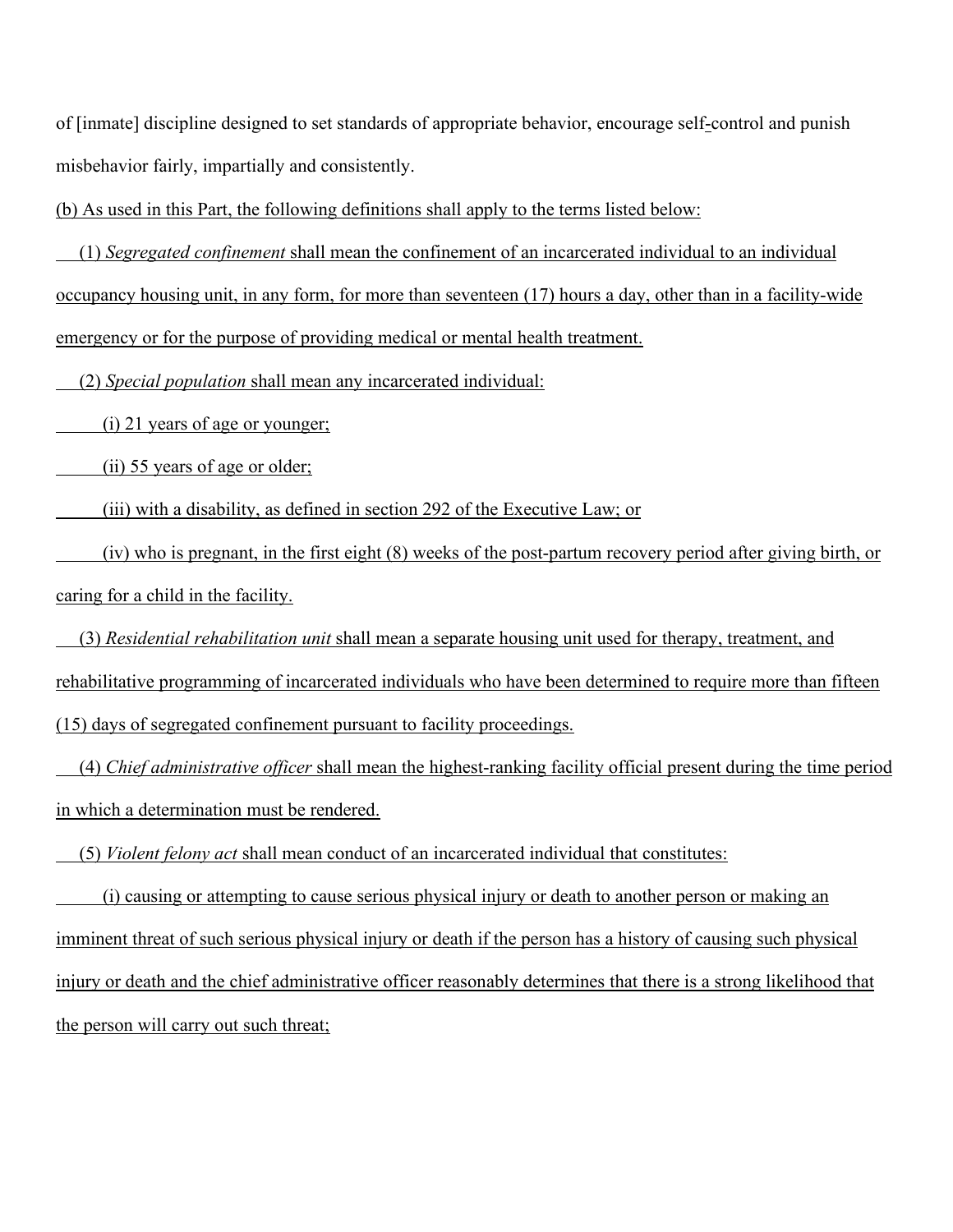(ii) compelling or attempting to compel another person, by force or threat of force, to engage in a sexual act;

(iii) extorting another, by force or threat of force, for property or money;

(iv) coercing another, by force or threat of force, to violate any rule;

(v) leading, organizing, inciting, or attempting to cause a riot, insurrection, or other similarly serious

disturbance that results in the taking of a hostage, major property damage, or physical harm to another person;

 (vi) procuring a deadly weapon or other dangerous contraband that poses a serious threat to the security of the facility; or

 (vii) escaping, attempting to escape or facilitating an escape from a facility or escaping or attempting to escape while under supervision outside such facility.

(6) *Maximum facility capacity* shall have the same meaning as provided in section 7040.2 of this Title.

Subdivision (a) of section 7006.7 of Title 9 is amended to read as follows:

(a) An [inmate] incarcerated individual who threatens the safety, security, and good order of the facility may be immediately confined in a cell or room pending a disciplinary hearing and may be retained in administrative segregation until the completion of the disciplinary process, subject to the limitations of Parts 7075, 7076 and 7077 of this Chapter, provided that:

 (1) any such administration segregation shall not constitute segregated confinement unless the chief administrative officer reasonably believes, and issues a written determination that, the individual fits the specified criteria for segregated confinement set forth in subparagraph (iii) of paragraph (5) of subdivision (a) of section 7006.9 of this Part; and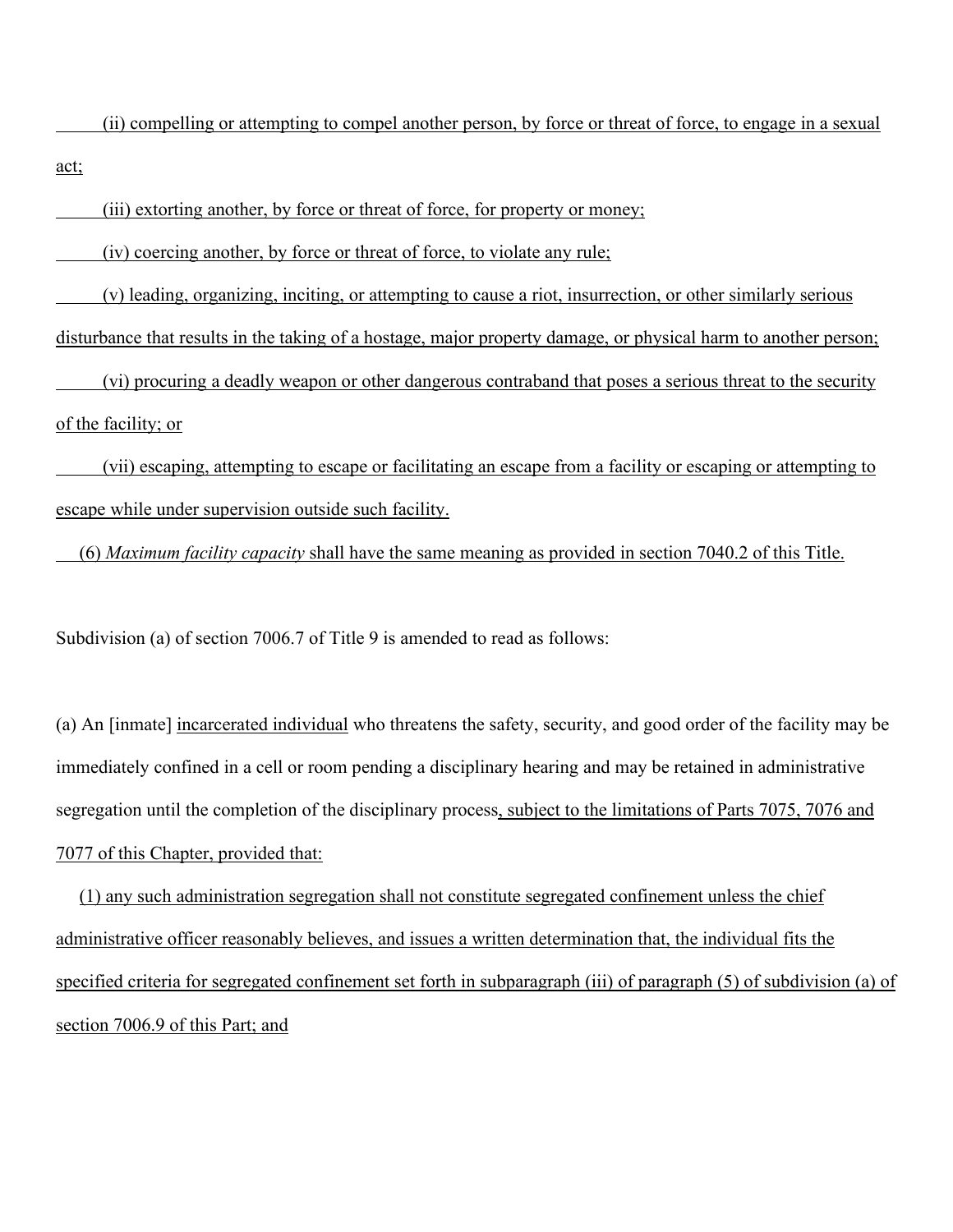(2) any incarcerated individual of a special population placed in segregated confinement pending a disciplinary hearing shall, as expeditiously as possible, but in no case longer than forty-eight (48) hours from the time of such placement, be given at least seven (7) hours a day outside his or her assigned individual occupancy unit or shall, in a facility with a maximum facility capacity exceeding five hundred (500), be transferred to a residential rehabilitation unit.

Subdivisions (a), (b) and (c) of section 7006.8 of Title 9 are amended to read as follows:

(a) An [inmate] incarcerated individual charged with a violation in accordance with section 7006.4 of this Part shall receive a hearing within 15 business days of receipt of the misbehavior report. In the event an incarcerated individual is placed in segregated confinement pending a disciplinary hearing pursuant to subdivision (a) of section 7006.7 of this Part, a hearing shall occur as soon as reasonably practicable and at most within five (5) days of such placement, unless the charged individual seeks postponement of the hearing. The [inmate] incarcerated individual shall be given at least 24 hours prior written notice of the hearing. A hearing shall be completed within five business days of its convening unless otherwise authorized by the chief administrative officer. The time frames required by this subdivision may be waived by the [inmate] incarcerated individual, however, such waiver shall not be effective unless made in writing.

(b) The chief administrative officer shall appoint one or more impartial persons to serve as hearing officer or as members of a hearing panel during the disciplinary hearing. Prior to presiding over any hearings, a hearing officer shall undergo a minimum of thirty-seven hours of training, with one additional day of training annually thereafter, on relevant topics, including but not limited to, the physical and psychological effects of segregated confinement, procedural and due process rights of the accused, and restorative justice remedies.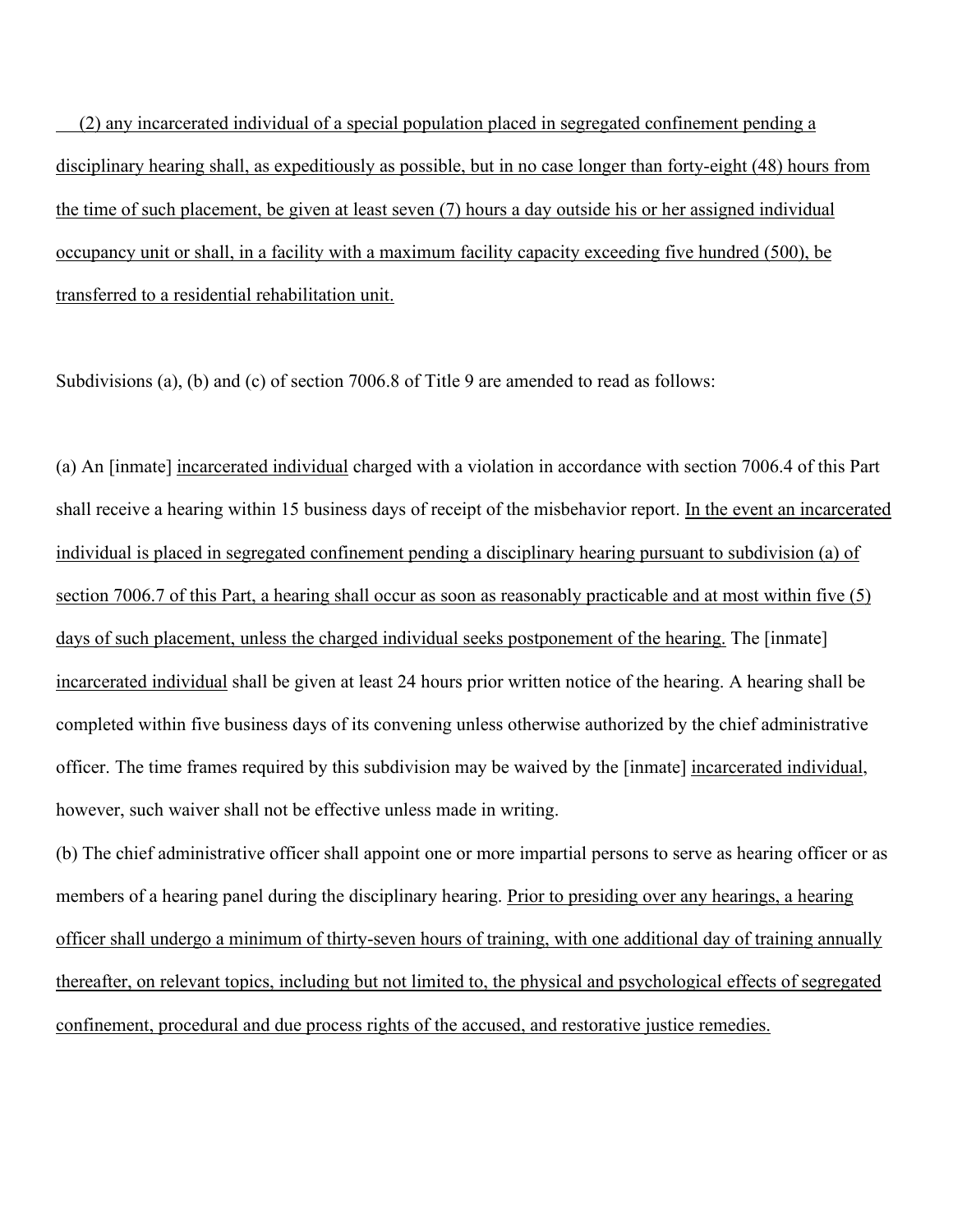(c) The [inmate] incarcerated individual shall be allowed to be present at the hearing unless the [inmate] individual has waived [his] the right to be present or the hearing officer determines that the [inmate] individual's presence will jeopardize the safety, security, or good order of the facility. A waiver of the right to be present shall be made in writing and signed by the [inmate] incarcerated individual. If the [inmate] incarcerated individual refuses to sign such waiver, it shall be so noted in the record. A hearing officer's determination that an [inmate]individual's presence will jeopardize the safety, security, or good order of the facility shall be documented in the hearing record. For any hearing in which segregated confinement is an authorized sanction upon a finding of guilt, the incarcerated individual shall be permitted to be represented by any attorney or law student, or by any paralegal or incarcerated individual unless the chief administrative officer reasonably disapproves of such paralegal or incarcerated person based upon objective written facility criteria.

Paragraph (5) of subdivision (a) of section 7006.9 of Title 9 is amended to read as follows:

(5) confinement to a cell, room, or in special housing, as that term is defined in section 7013.2(h) of this Title, for a period consistent with the facility rules of [inmate] conduct for the particular offense(s), subject to the provisions of [section 7075.4] Parts 7075, 7076 and 7077 of this Title, provided that:

 (i) no incarcerated individual [known by security, health or mental health personnel to be pregnant, within eight (8) weeks of delivery or pregnancy outcome, having a mental or physical disability, or having a serious mental illness shall be confined in special housing] of a special population may be sanctioned to segregated confinement;

 (ii) except as authorized by subparagraph (iii) of this paragraph, an incarcerated individual shall only be sanctioned to [confinement in special housing for behavior that violates rules of inmate conduct and poses an unreasonable risk to the health, safety or security of staff, incarcerated individuals, or facility security by: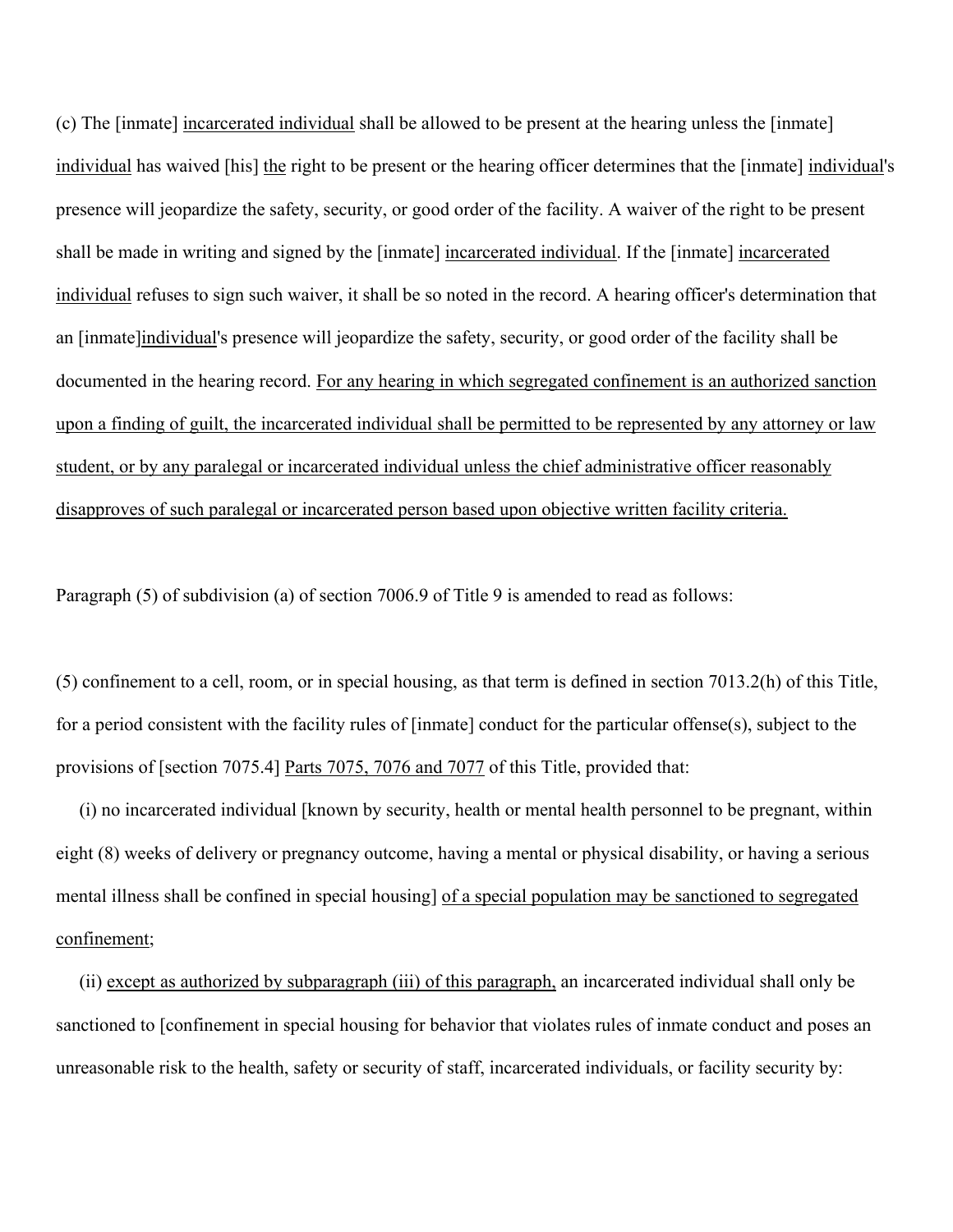causing or attempting to cause injury or death to another person or making a credible threat of such injury or death; engaging in a sexual act, or compelling or attempting to compel another person to engage in a sexual act; coercing another, by force or threat of force, to violate any rule; leading, organizing, inciting, or attempting to cause a riot, insurrection, strike, or other serious disturbance that may result in physical harm to another person, significant property damage or significant interference with facility operations; procuring, possessing, brandishing or using a weapon that poses a threat to the health, safety, or security of staff, incarcerated individuals, or security of the facility; procuring, possessing, using or distributing dangerous contraband that poses a threat to the health, safety, or security of staff, incarcerated individuals, or security of the facility; escaping, attempting to escape or facilitating an escape from a facility, or absconding or attempting to abscond outside of a facility, or; engaging in conduct constituting a felony under the Penal Law; and] segregated confinement for up to three (3) consecutive days, and no longer than six (6) days in any thirty (30) day period;

 (iii) [no] an incarcerated individual [shall] may be sanctioned to segregated confinement [in special housing for longer than necessary and; effective on and after April 1, 2021, for no more than ninety (90) days; effective on and after October 1, 2021, for no more than sixty (60) days and; effective on and after April 1, 2022, for no more than thirty (30) days] beyond the limitations of subparagraph (ii) of this paragraph or, in a facility with a maximum facility capacity exceeding five hundred (500), in a residential rehabilitation unit only if the disposition contains a finding that the individual committed a violent felony act, and if the chief administrative officer determines in writing, based on specific objective criteria, the act was so heinous or destructive that placement of the individual in general population housing creates a significant risk of imminent serious physical injury to staff or other incarcerated persons, and creates an unreasonable risk to the security of the facility; and

 (iv) for purposes of subparagraph (iii) of this paragraph, the violent felony act of attempting to cause a serious disturbance or to escape shall only be determined to have occurred if there is a clear finding that the incarcerated individual had the intent to cause a serious disturbance or the intent to escape and had completed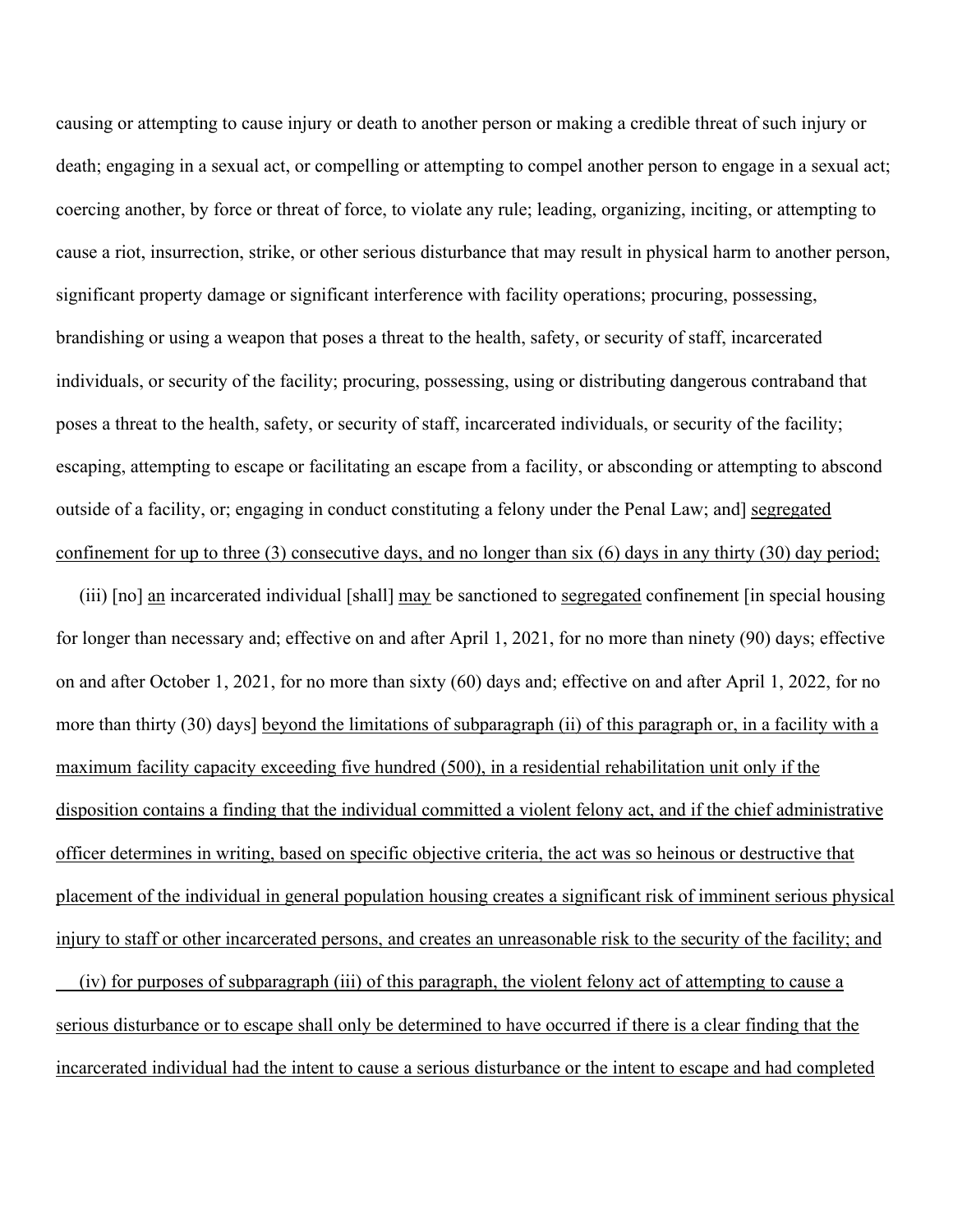significant acts in the advancement of the attempt to create a serious disturbance or escape. Evidence of withdrawal or abandonment of a plan to cause a serious disturbance or to escape shall negate a finding of intent;

Section 7017.1 of Title 9 is amended to read as follows:

(a) Full-time and part-time correction officers shall satisfactorily complete a correctional training program approved by the [commission] division of criminal justice services. Such training shall be completed within one year following the date of appointment as a correction officer.

(b) All special housing unit and residential rehabilitation unit staff and their supervisors shall undergo specialized training prior to assignment to such unit, and regular specialized training thereafter, on substantive content developed in consultation with relevant experts, on topics including, but not limited to, the purpose and goals of the non-punitive therapeutic environment, trauma-informed care, restorative justice, and dispute resolution methods.

Subdivision (d) of section 7028.2 of Title 9 is amended to read as follows:

(d) [Inmates] Incarcerated individuals who do not have access to [inmate] cell corridors or day rooms because of physical plant limitations or disciplinary actions shall be entitled to an exercise period of at least one hour seven days a week. [Segregated inmates, as that term is defined in section 7075.2 of this Title, who are under the age of 18 years, or known by security, health or mental health personnel to be pregnant, within eight weeks of delivery or pregnancy outcome, having a mental or physical disability, or having a serious mental illness shall be entitled to an exercise period of at least two hours, seven days a week.]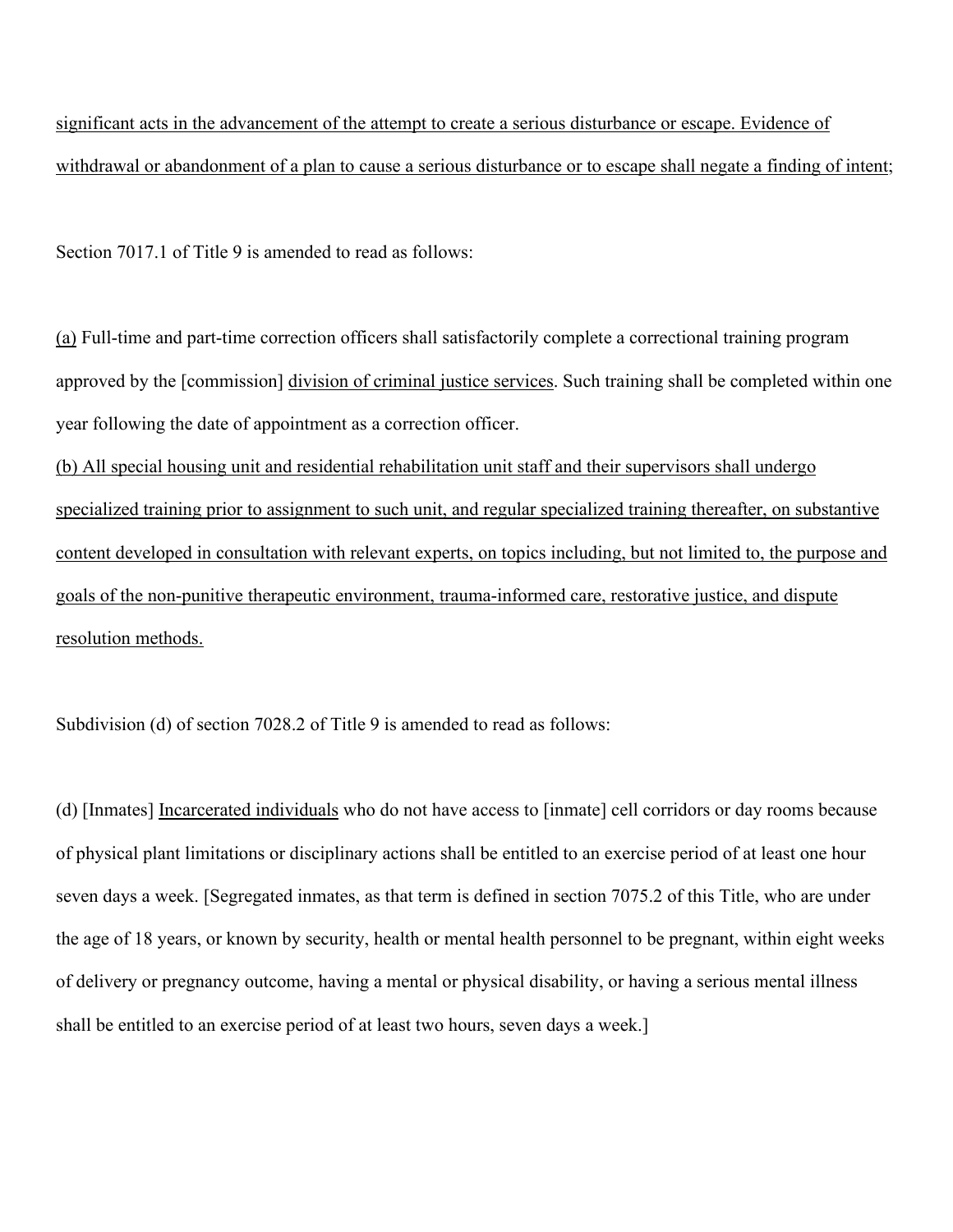The title of Part 7075 of Title 9 is amended to read as follows:

### PART 7075. [INMATE] CONFINEMENT AND DEPRIVATION

Section 7075.1 of Title 9 is amended to read as follows:

The purpose of this Part shall be to ensure that [inmates] incarcerated individuals are confined to individual occupancy housing units, and deprived of essential [inmate] services, only when necessary, and for the least amount of time necessary, to maintain the safety, security and good order of the facility and, absent exigent circumstances, this period of confinement or deprivation may not risk significantly compromising the health of the [person] individual.

Section 7075.2 of Title 9 is amended to read as follows:

As used in this Part, the following definitions shall apply to the terms listed below:

(a) *Chief Administrative Officer* shall mean the highest-ranking facility official present during the time period in which a determination must be rendered.

(b) *Facility* shall mean a county jail or penitentiary, or a local correctional facility under the jurisdiction of the New York City Department of Correction.

(c) *Essential service* shall mean any right, service, item or article guaranteed an [inmate] incarcerated individual by the provisions of this Chapter.

(d) *Individual occupancy housing unit*, *multiple occupancy housing unit*, *medical housing unit*, *dayroom space* and *sleeping area* shall each have the same meaning as provided in Part 7040 of this Title.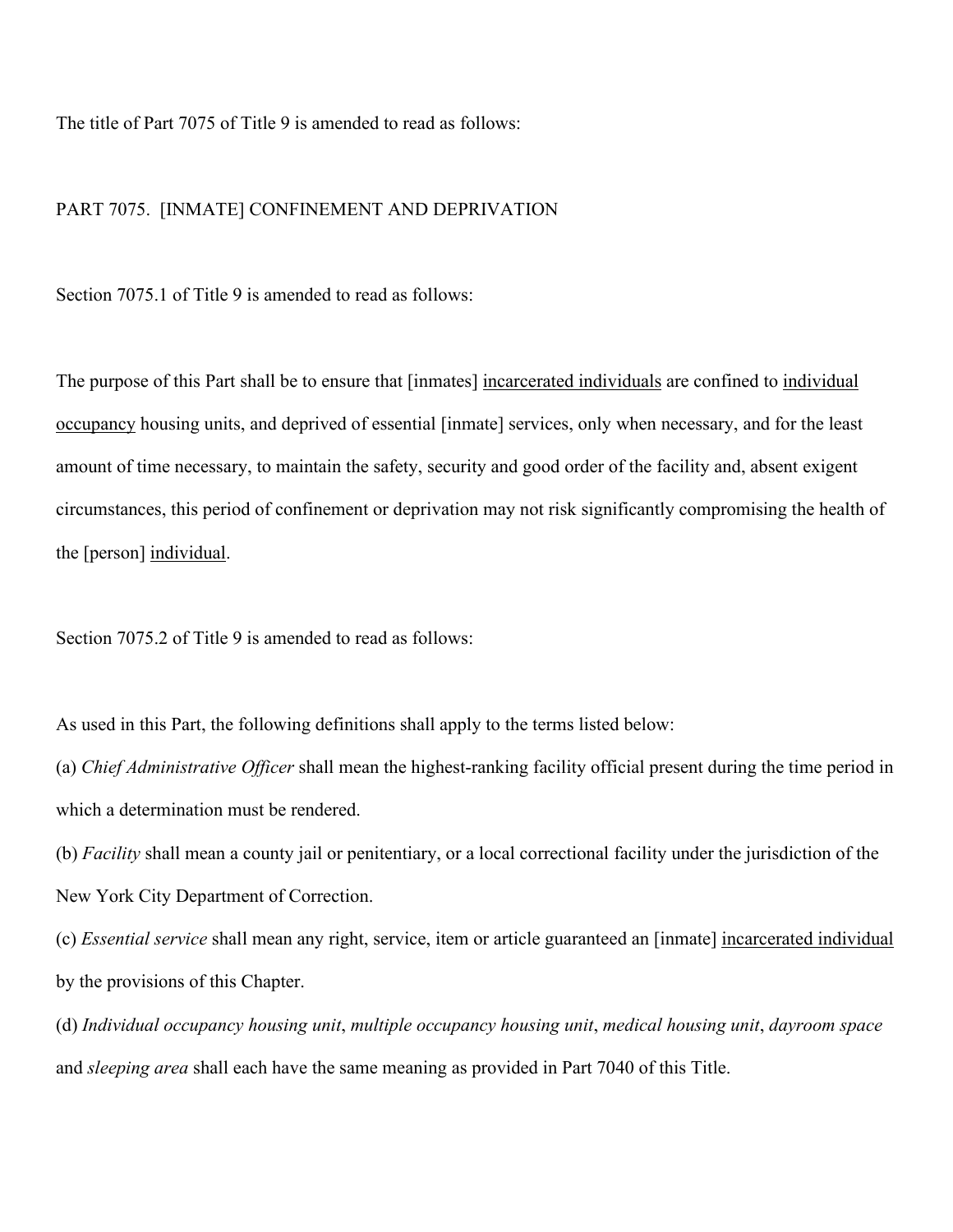(e) *Segregation* shall mean the involuntary confinement of an [inmate] incarcerated individual to an individual occupancy housing unit, or to the sleeping area of a multiple occupancy housing unit, for any duration[, as may be necessary for the maintenance of order or discipline]. Segregation shall not include such confinement during established [inmate] sleep hours, confinement [to a medical housing unit] for purposes of medical [observation] or mental health treatment, confinement to a housing unit designated for classification purposes, confinement for the purpose of providing constant supervision, routine confinement necessary for a change of shift, conducting an [inmate] incarcerated population count, or the provision of routine services, or temporary confinement necessary to quell a disturbance or incident.

(f) *Segregated* [*inmate*] *individual* shall mean any [inmate] incarcerated individual subject to segregation. (g) [*Qualified* shall mean sufficiently licensed and credentialed to perform a particular function related to an individual's medical or mental health care] *Segregated confinement* shall mean the confinement of an incarcerated individual to an individual occupancy housing unit, in any form, for more than seventeen (17) hours a day, other than in a facility-wide emergency or for the purpose of providing medical or mental health treatment.

(h) *Administrative segregation* shall mean any segregation, as defined in subdivision (e) of this section, that does not constitute a disciplinary sanction, imposed pursuant to section 7006.9 of this Title, or segregation pending a disciplinary hearing, ordered pursuant to section 7006.7 of this Title.

(i) *Administratively segregated incarcerated individual* shall mean any incarcerated individual subject to administrative segregation.

(j) *Special housing* shall have the same meaning as defined in section 7013.2(h) of this Title.

Section 7075.3 of Title 9 is amended to read as follows: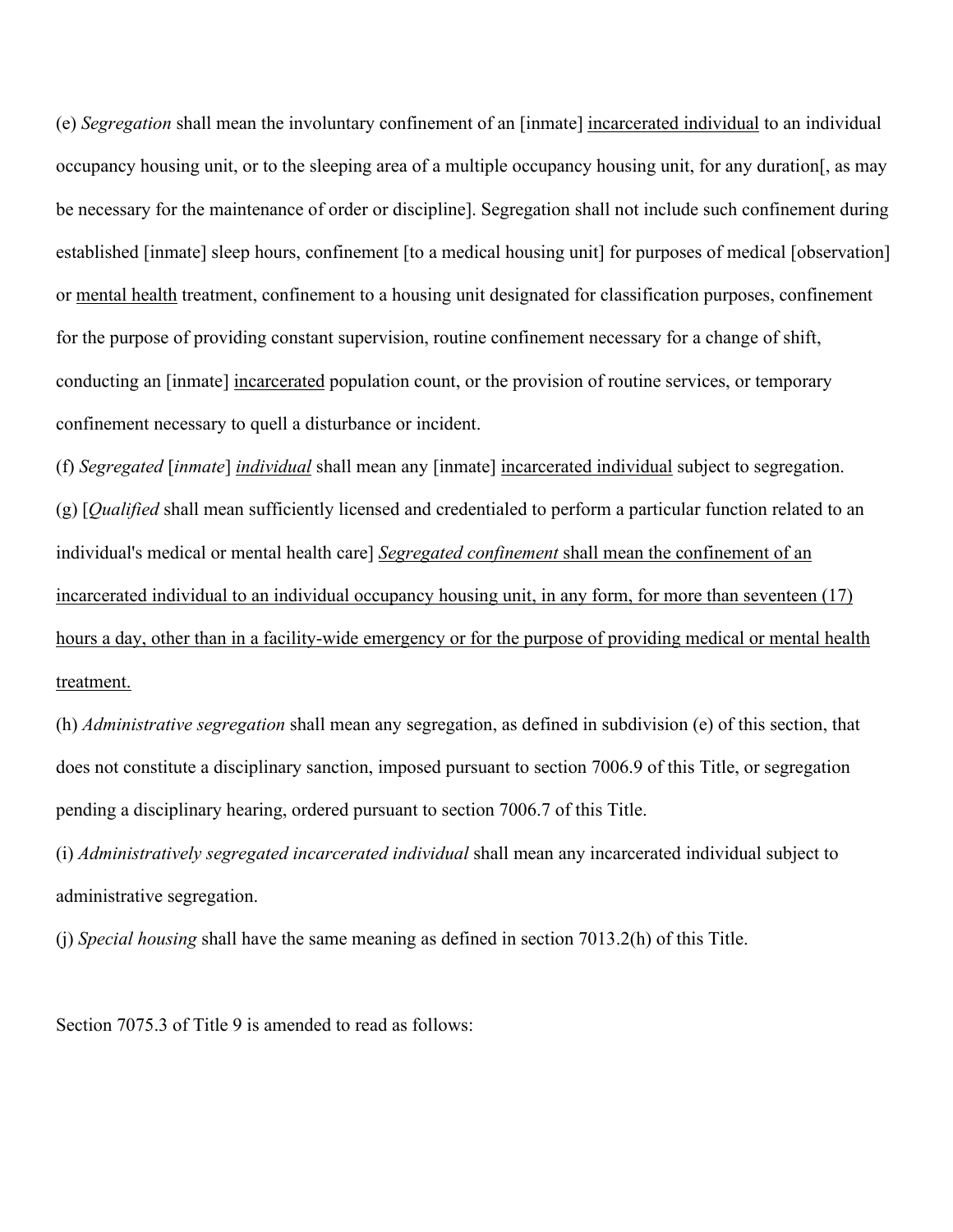Consistent with the requirements of this Part, each facility shall establish and implement policies and procedures designed to ensure that the segregation of [inmates] incarcerated individuals, and the deprivation of essential services[ to inmates], is limited in both scope and duration to maintain the safety, security and good order of the facility and, absent exigent circumstances, may not risk significantly compromising the health of the [person]individual.

Section 7075.4 of Title 9 is amended to read as follows:

Section 7075.4. [Inmate c]Confinement

(a) Other than [inmates] incarcerated individuals subject to segregation, segregated confinement, voluntary confinement, confinement during established [inmate] sleep hours, confinement [to a medical housing unit] for purposes of medical [observation] or mental health treatment, confinement to a housing unit designated for classification purposes, confinement for the purpose of providing constant supervision, routine confinement necessary for a change of shift, conducting an [inmate] incarcerated population count, or the provision of routine services, or temporary confinement necessary to quell a disturbance or incident, any [inmate] incarcerated individual assigned to an individual or multiple occupancy housing unit shall have unrestrained access to adjoining dayroom space.

(b) Absent exigent circumstances, no incarcerated individual shall be confined in any [housing unit, cell,] room, space or other area of the facility that is not designed, intended and purposed for the confinement of individuals, nor any housing unit, cell or pen not listed as appropriate housing on, or beyond the allowable duration specified by, the maximum facility capacity formulation[,] issued by the commission pursuant to section 7040.7 of this Part. Additionally, no facility shall operate an incarcerated individual housing area, or subdivision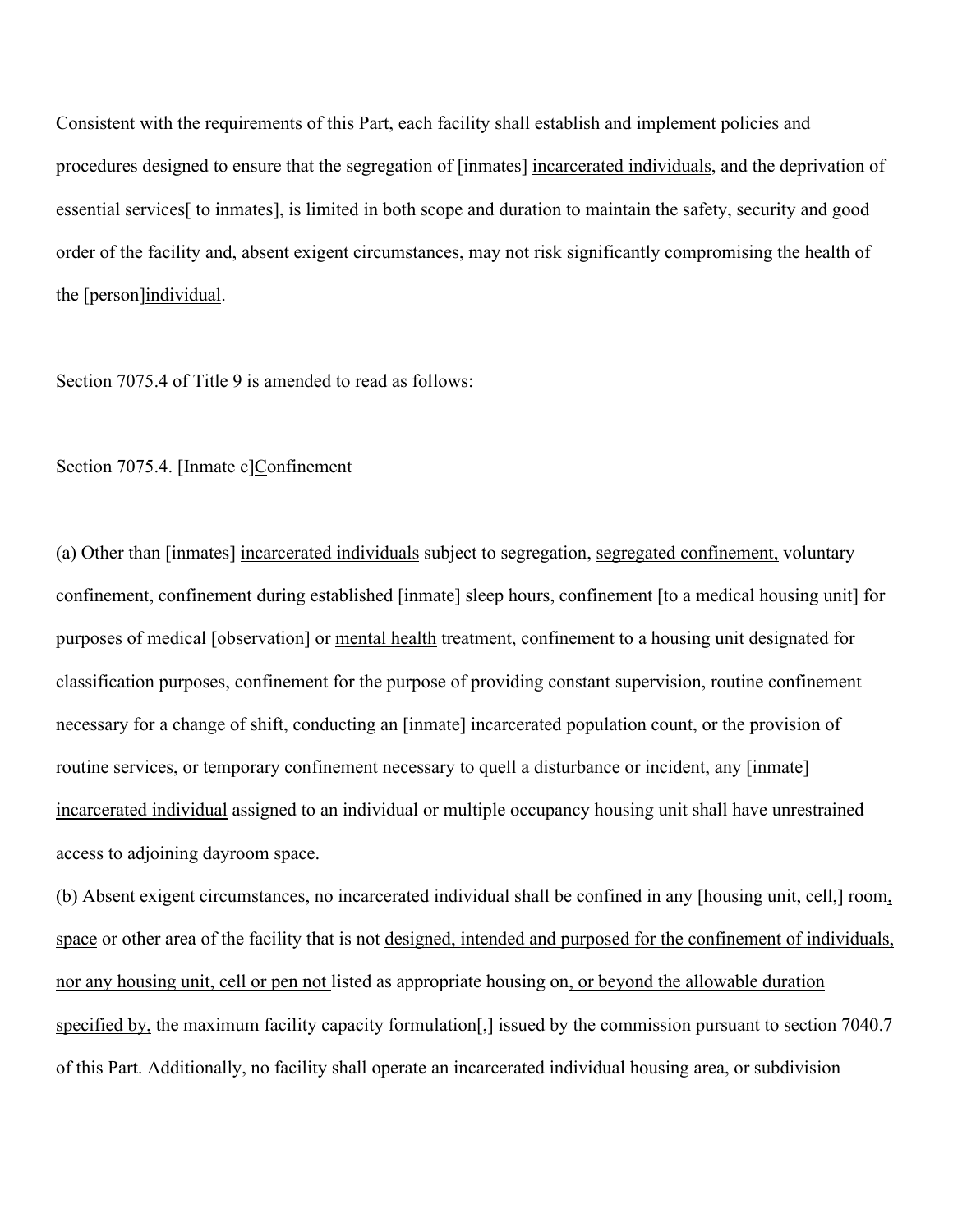thereof, for special housing unless it is specifically designated for such use on the maximum facility capacity formulation, issued by the commission pursuant to section 7040.7 of this Part.

(c) Each segregated [inmate] individual assigned to a multiple occupancy housing unit shall be allowed a minimum of [four] seven (7) hours per day [outside his or her assigned individual occupancy housing unit, or a minimum of four hours per day] outside the sleeping area[ if the inmate is assigned to a multiple occupancy housing unit, unless the chief administrative officer determines that doing so would cause a threat to the safety, security, or good order of the facility, or the safety, security, or health of the inmate, staff or other inmates, and that less restrictive measures would not adequately alleviate any such threat. Any such determination shall be made by the chief administrative officer in writing, and shall state the specific facts and reasons underlying the determination].

[(d) Any determination made pursuant to subdivision (c) of this section shall be reviewed by the chief administrative officer at intervals not to exceed seven days. Every review conducted by the chief administrative officer pursuant to this subdivision shall include consultation with the jail physician, facility medical director, or other qualified facility health staff who shall record, in writing, any determination that continuing the confinement would risk significantly compromising the health of the inmate. Following each such review, the chief administrative officer shall record, in writing, whether such determination shall continue or cease, and state the specific facts and reasons underlying the continuance or termination. Absent exigent circumstances, the chief administrative officer shall not continue confinement if the qualified jail physician, facility medical director, or other knowledgeable facility health staff determines that doing so would risk significantly compromising the health of the inmate.

(e) Each segregated inmate under the age of 18 years, and each segregated inmate who is known by security, health or mental health personnel to be pregnant, within eight weeks of delivery or pregnancy outcome, having a mental or physical disability, or having a serious mental illness, shall be allowed a minimum of four hours per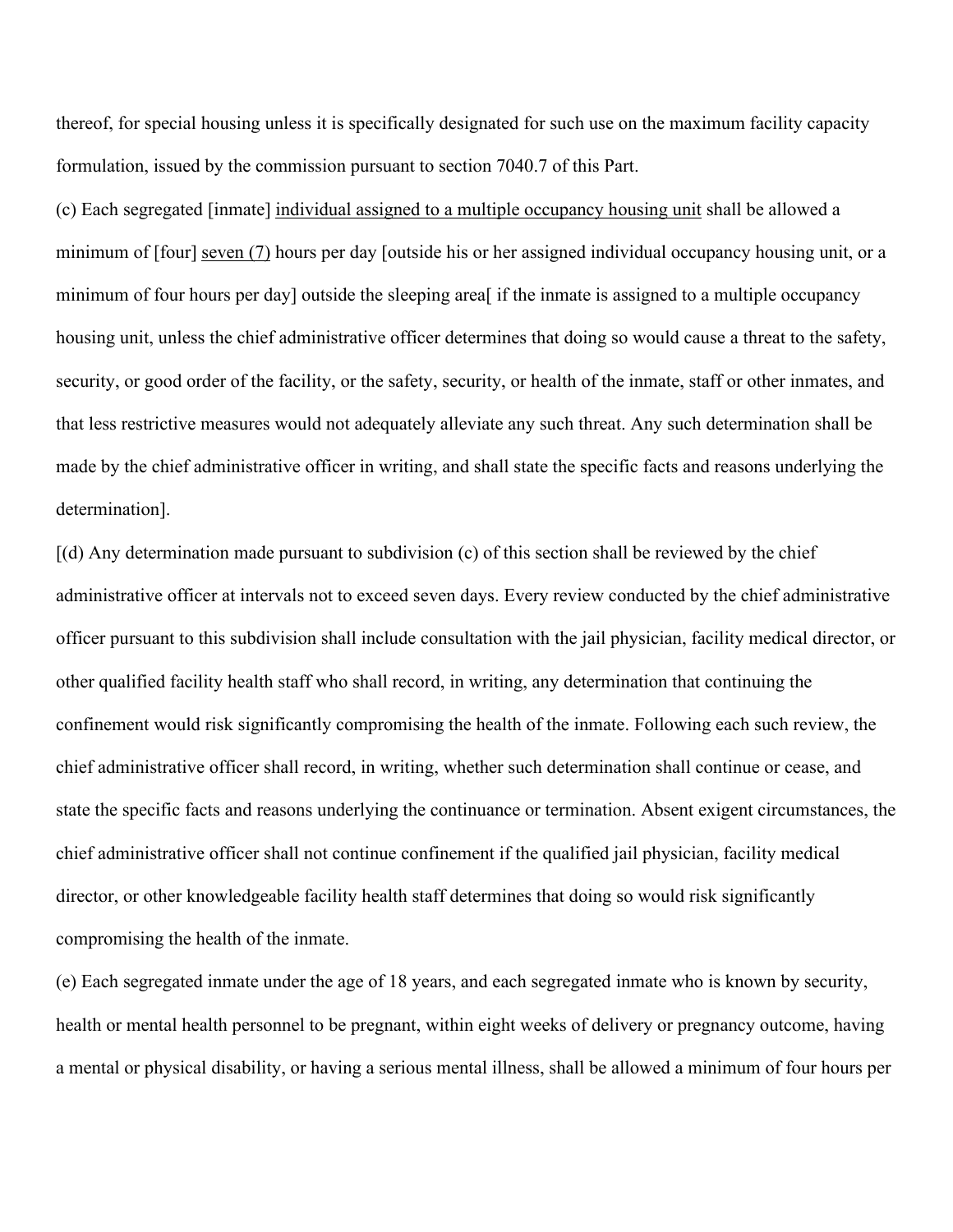day, exclusive of entitled exercise periods, outside his or her assigned individual occupancy housing unit, or a minimum of four hours per day, exclusive of entitled exercise periods, outside the sleeping area if the inmate is assigned to a multiple occupancy housing unit, unless the chief administrative officer determines that doing so would cause a threat to the safety, security, or good order of the facility, or the safety, security, or health of the inmate, staff, or other inmates, and that less restrictive measures would not adequately resolve any such threat. Any such determination shall be made by the chief administrative officer in writing, and shall state the specific facts and reasons underlying the determination.

(f) Any segregation of an inmate under the age of 18 years, or any segregation of an inmate who is known by security, health or mental health personnel to be pregnant, within eight weeks of delivery or pregnancy outcome, having a mental or physical disability, or having a serious mental illness, shall be reviewed by the chief administrative officer, at intervals not to exceed seven days, to determine whether the continuance of such segregation is necessary to maintain discipline or ensure the safety, security, or good order of the facility, or the safety, security, or health of the inmate, staff or other inmates. Every review conducted by the chief administrative officer pursuant to this subdivision shall include consultation with the jail physician, facility medical director, or other qualified facility health staff who shall record, in writing, any determination that continuing the confinement would risk significantly compromising the health of the inmate. Following each such review, the chief administrative officer shall record, in writing, whether such segregation shall continue or cease, and state the specific facts and reasons underlying the continuance or termination. Absent exigent circumstances, the chief administrative officer shall not continue segregation if the jail physician, facility medical director, or other qualified facility health staff determines that doing so would risk significantly compromising the health of the inmate.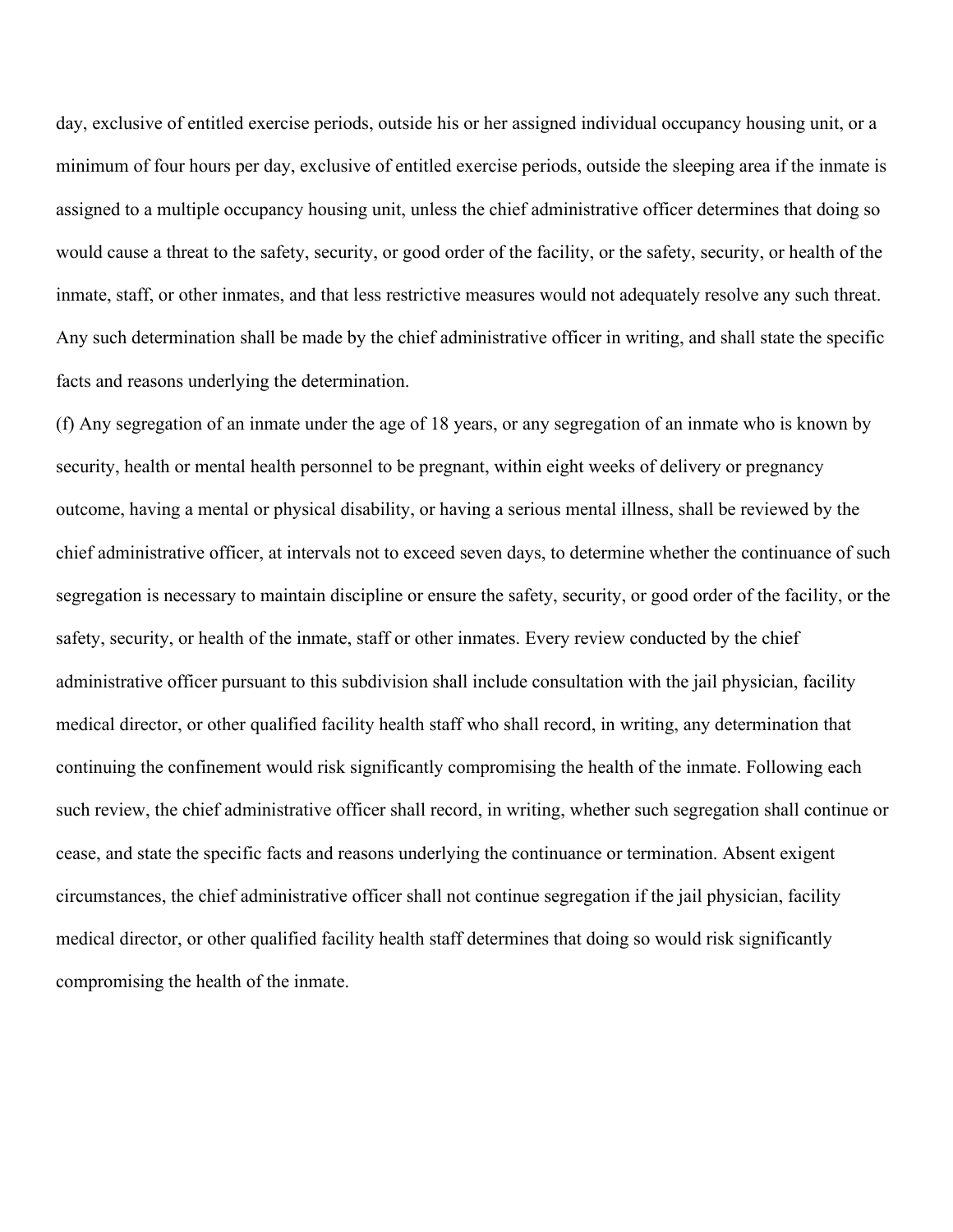(g) No administratively segregated incarcerated individual known by security, health or mental health personnel to be pregnant, within eight (8) weeks of delivery or pregnancy outcome, having a mental or physical disability, or having a serious mental illness shall be confined in special housing.]

([h]d) An administratively segregated incarcerated individual shall only be confined in special housing upon a determination of the chief administrative officer that such incarcerated individual's presence in the facility's general housing would pose an unreasonable and demonstrable risk to the safety and security of staff, incarcerated individuals, the facility, or would present an unreasonable risk of escape. Any such determination shall be made by the chief administrative officer in writing, and shall state the specific facts and reasons underlying the determination.

[(i) Except as authorized by subdivision (j) of this section, no incarcerated individual shall be subject to segregation in special housing for longer than necessary and, for any six (6) month period; effective on and after April 1, 2021, for no more than ninety (90) days; effective on and after October 1, 2021, for no more than sixty (60) days and; effective on and after April 1, 2022, for no more than thirty (30) days.

(j) A segregated incarcerated individual may be confined to special housing, in excess of the limitations set forth in subdivision (i) of this section, only upon a determination of the chief administrative officer that the incarcerated individual poses an immediate or continuing unacceptable threat to the safety of staff or other incarcerated individuals or to the security of the facility. Any such determination shall be made by the chief administrative officer in writing, and shall state the specific facts and reasons underlying the determination. (k) Any determination made pursuant to subdivision (j) of this section shall be reviewed by the chief administrative officer at intervals not to exceed seven (7) days. Every review conducted by the chief administrative officer pursuant to this subdivision shall include consultation with the jail physician, facility medical director, or other qualified facility health staff who shall record, in writing, any determination that continuing the confinement in special housing would risk significantly compromising the health of the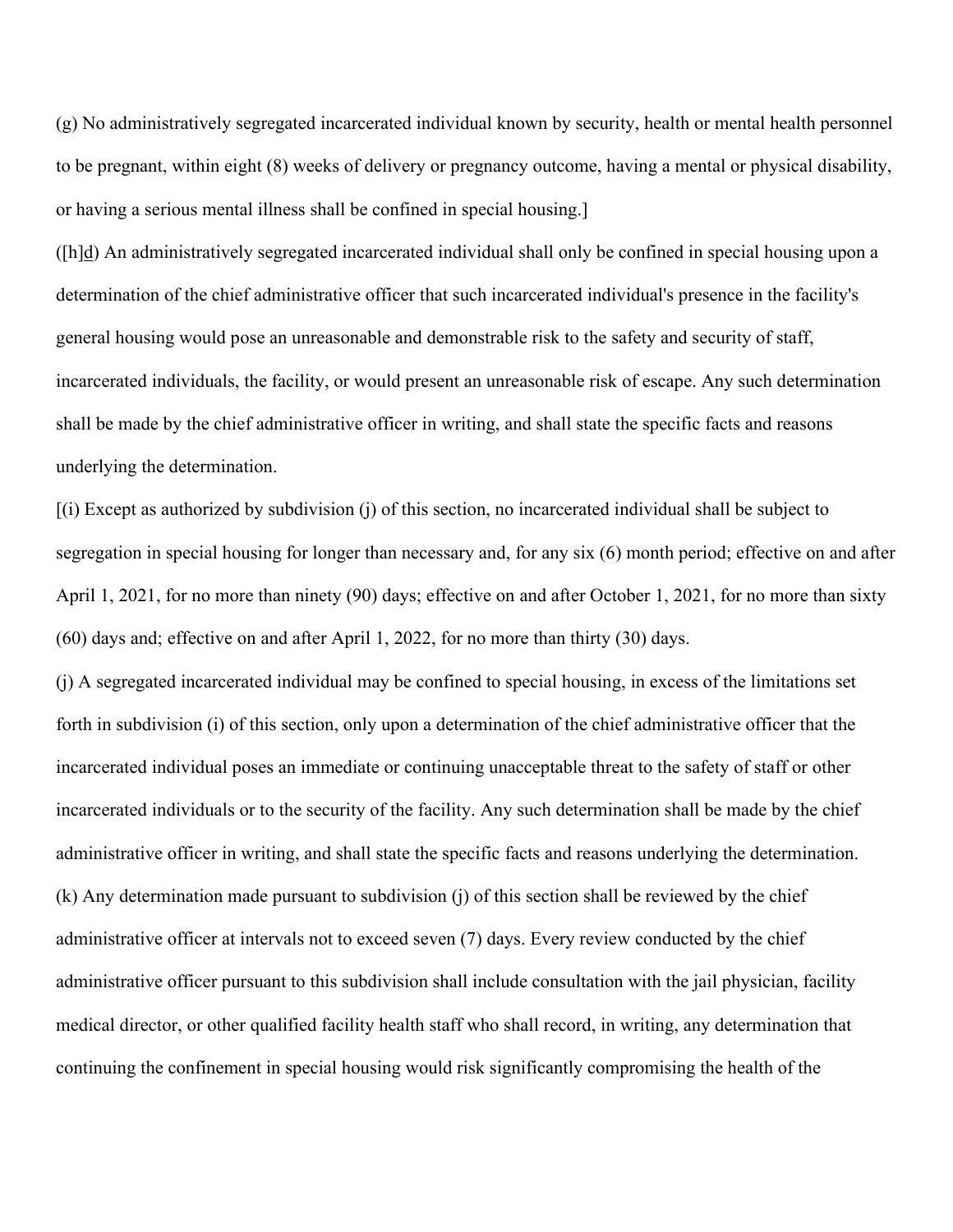incarcerated individual. Following each such review, the chief administrative officer shall record, in writing, whether such determination shall continue or cease, and state the specific facts and reasons underlying the continuance or termination. Absent exigent circumstances, the chief administrative officer shall not continue confinement in special housing if the qualified jail physician, facility medical director, or other knowledgeable facility health staff determines that doing so would risk significantly compromising the health of the incarcerated individual.]

(e) The confinement of an incarcerated individual to an individual occupancy housing unit for medical or mental health treatment shall, if available, be within the facility's clinical area or in as close proximity to a medical or mental health unit as possible.

Section 7075.5 of Title 9 is amended to read as follows:

(a) Unless specifically allowed in this Chapter, the provision of an essential service to an [inmate] incarcerated individual shall not be denied, restricted or limited as a means of discipline or punishment.

(b) Unless otherwise specified by the provisions of this Chapter, the provision of an essential service to an [inmate] incarcerated individual shall not be denied, restricted or limited unless the chief administrative officer determines that providing such essential service would cause a threat to the safety, security, or good order of the facility, or the safety, security, or health of [the inmate, staff or other inmates] any individual. Any such determination shall be made by the chief administrative officer in writing, and shall state the specific facts and reasons underlying the determination.

(c) Any determination made pursuant to subdivision (b) of this section shall be reviewed by the chief administrative officer at intervals not to exceed seven days. A review conducted by the chief administrative officer, pursuant to this subdivision, which may impact an [inmate]individual's health shall include consultation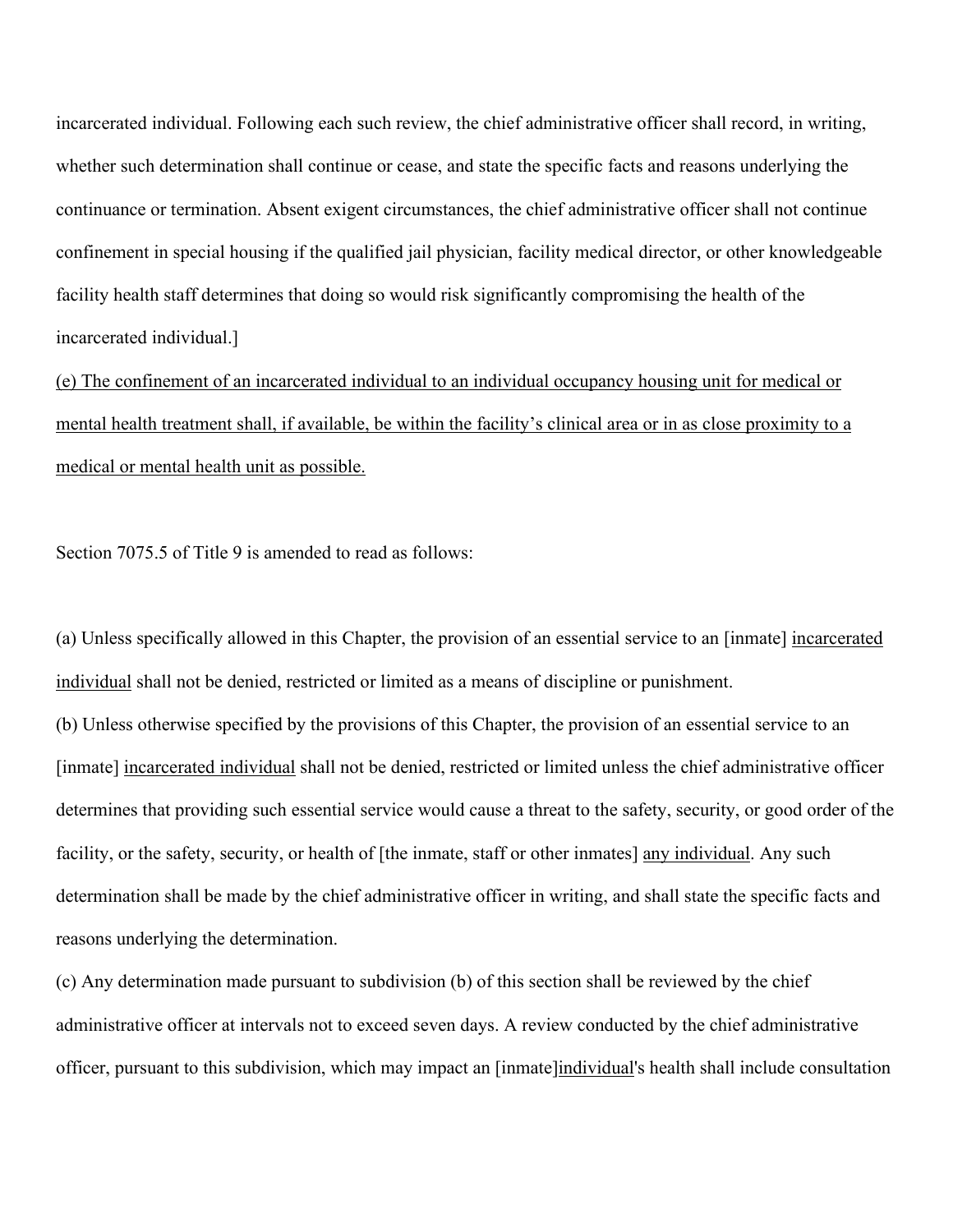with the jail physician, facility medical director, or other qualified facility health staff[ who shall record, in writing, any determination that continuing the deprivation would risk significantly compromising the health of the inmate]. Following each such review, the chief administrative officer shall document, in writing, a summary of any consultation with health staff, whether such determination shall continue or cease, and state the specific facts and reasons underlying the continuance or termination.

A new Part 7076 of Title 9 is added to read as follows:

# Part 7076

Segregated Confinement

(Statutory authority: Correction Law §§45(6), 45(15), 45(18))

#### Sec.

7076.1 Purpose

- 7076.2 Definitions
- 7076.3 Policy
- 7076.4 Conditions and function
- 7076.5 Programming
- 7076.6 Duration of segregated confinement
- 7076.7 Recordkeeping and reporting

§ 7076.1 Purpose.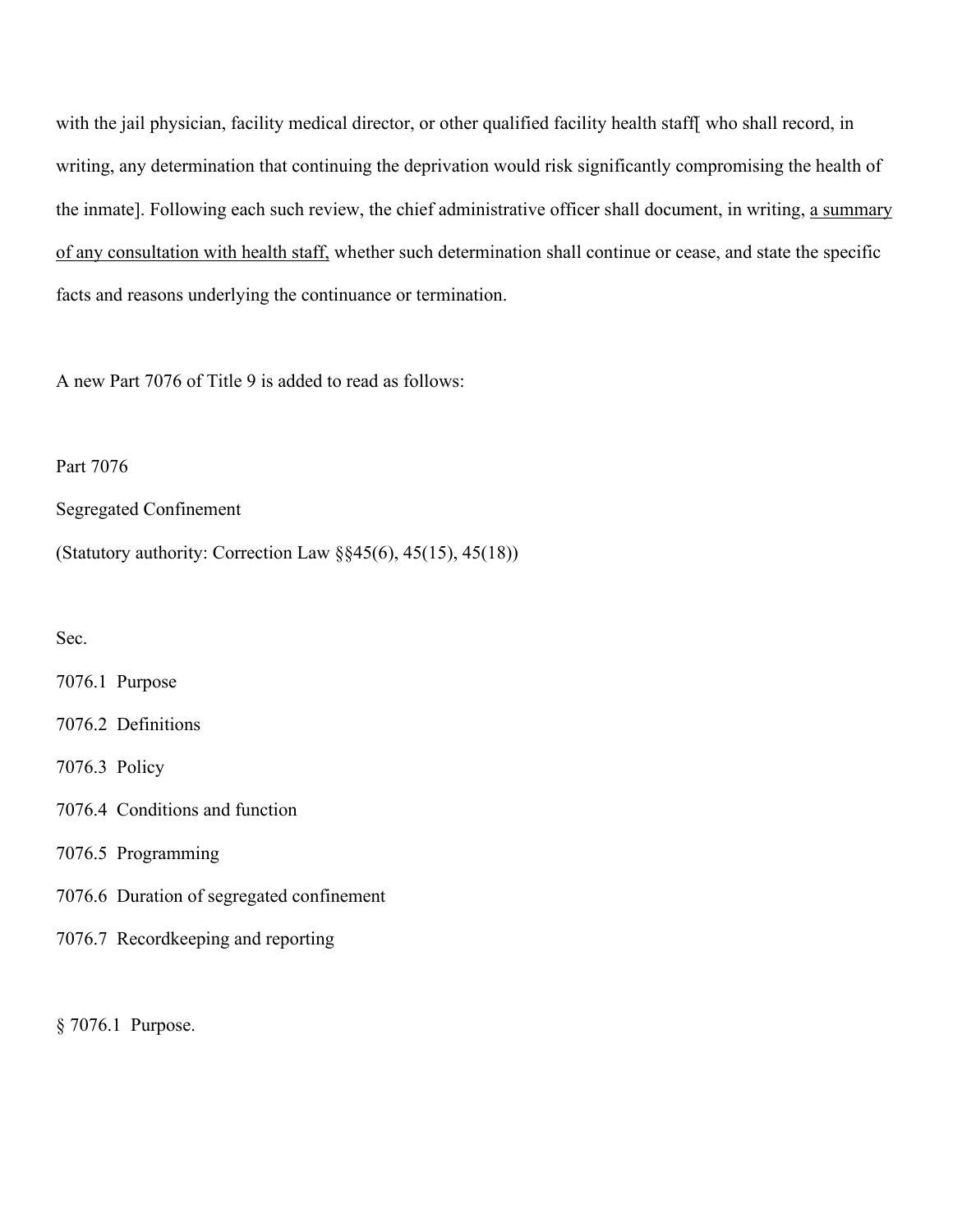The purpose of this Part shall be to ensure that the conditions, programming, duration, recordkeeping and reporting of segregated confinement practices in local correctional facilities remain consistent with relevant law and ensure the fair and humane treatment of affected incarcerated individuals.

§ 7076.2 Definitions.

As used in this Part, the following definitions shall apply to the terms listed below:

(a) *Segregated confinement* shall mean the confinement of an incarcerated individual to an individual occupancy housing unit, in any form, for more than seventeen (17) hours a day, other than in a facility-wide emergency or for the purpose of providing medical or mental health treatment.

(b) *Special population* shall mean any incarcerated individual:

(1) 21 years of age or younger;

(2) 55 years of age or older;

(3) with a disability, as defined in section 292 of the Executive Law; or

 (4) who is pregnant, in the first eight (8) weeks of the post-partum recovery period after giving birth, or caring for a child in the facility.

(c) *Residential rehabilitation unit* shall mean a separate housing unit used for therapy, treatment, and rehabilitative programming of incarcerated individuals who have been determined to require more than fifteen (15) days of segregated confinement pursuant to facility proceedings.

(d) *Chief administrative officer* shall mean the highest-ranking facility official present during the time period in which a determination must be rendered.

(e) *Violent felony act* shall have the same meaning as provided in section 7006.1 of this Title.

(f) *Facility* shall mean a county jail or penitentiary, or a local correctional facility under the jurisdiction of the New York City Department of Correction.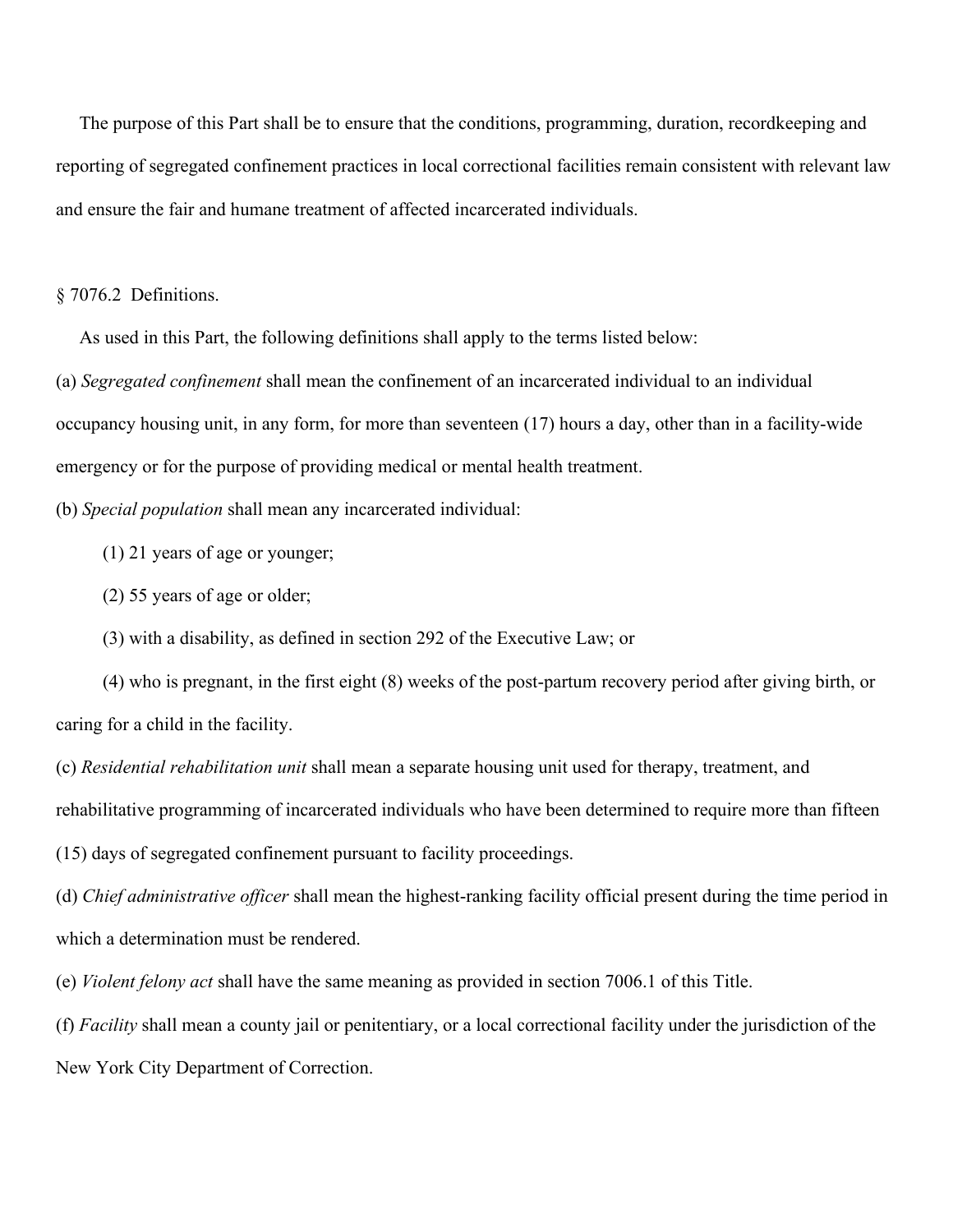(g) *Individual occupancy housing unit* shall have the same meaning as provided in Part 7040 of this Title.

(h) *Maximum facility capacity* shall have the same meaning as provided in section 7040.2 of this Title.

§ 7076.3 Policy.

 Consistent with the requirements of this Part, each facility shall establish and implement policies and procedures with respect to the conditions, programming, duration, recordkeeping and reporting of segregated confinement.

§ 7076.4 Conditions and function.

(a) All facility housing areas in which incarcerated individuals are subject to segregated confinement shall create the least restrictive environment necessary for the safety of incarcerated persons, staff, and the security of the facility.

(b) No individual may be placed in segregated confinement based on the same act or incident that was previously used as the basis for such placement.

(c) No individual may be held in segregated confinement for protective custody. Any unit used for protective custody must, at a minimum, conform to the requirements governing residential rehabilitation units, as set forth in Part 7077 of this Title.

§ 7076.5 Programming.

(a) Incarcerated individuals in segregated confinement shall be offered out-of-cell programming at least four (4) hours per day, including at least one (1) hour for exercise.

(b) Incarcerated individuals in segregated confinement shall be offered programming led by program or therapeutic staff five (5) days per week, except on recognized state legal holidays. All other out-of-cell time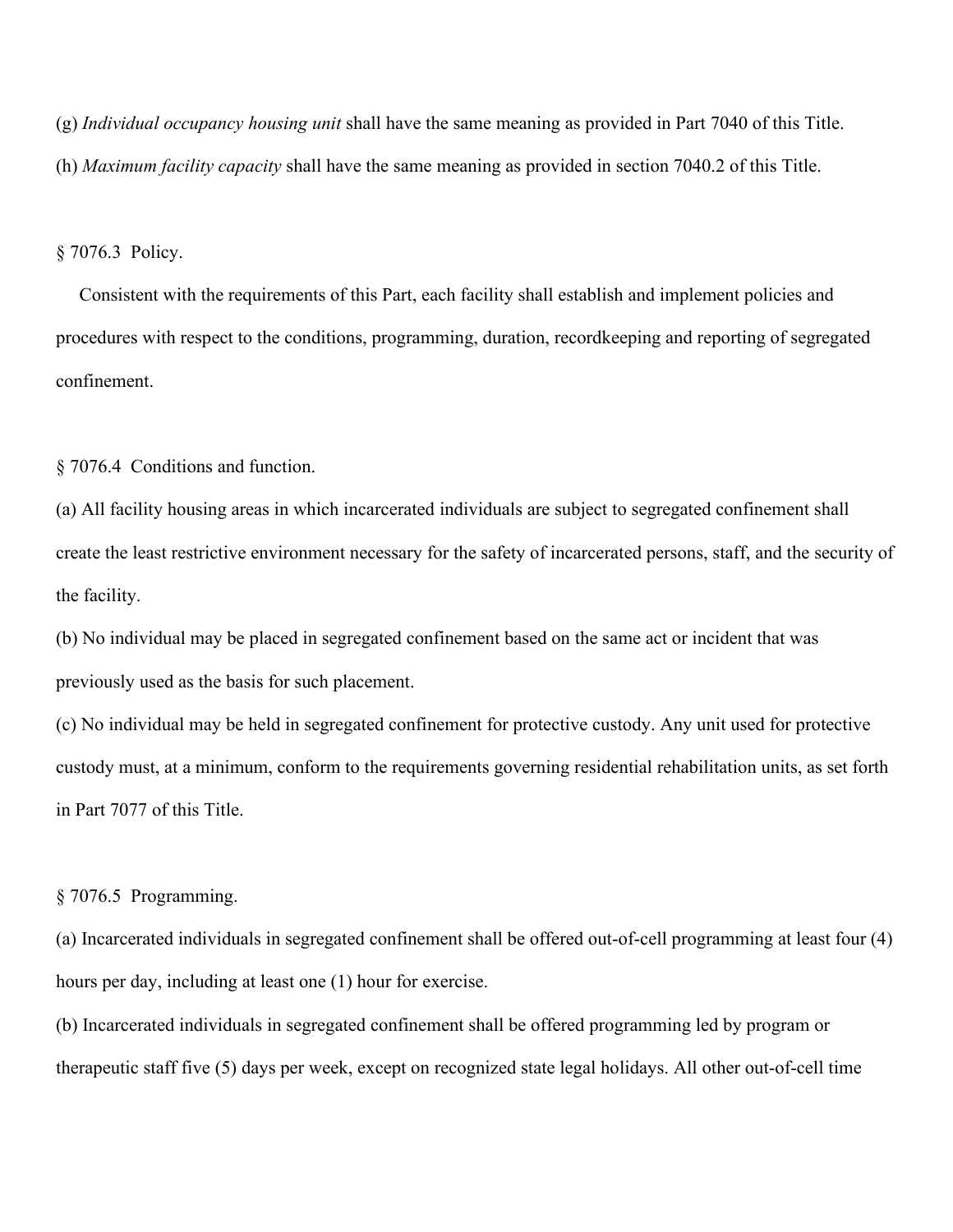may include peer-led programs, time in a day room or out-of-cell recreation area with other people, congregate meals, volunteer programs, or other congregate activities.

(c) If established that an incarcerated individual committed a violent felony act while in segregated confinement and poses a significant and unreasonable risk to the safety and security of other incarcerated individuals or staff, the chief administrative officer may restrict such individual's participation in programming and out-of-cell activities as necessary for the safety of other incarcerated individuals and staff. If such restrictions are imposed, the facility must provide at least four (4) hours out-of-cell time daily, including at least two (2) hours of therapeutic programming and two (2) hours of exercise, and must make reasonable efforts to reinstate access to programming as soon as possible. In no case may such restrictions extend beyond fifteen (15) days unless the incarcerated individual commits a new violent felony act justifying restrictions on program access, or if the chief administrative officer reasonably determines that the incarcerated individual poses an extraordinary and unacceptable risk of imminent harm to the safety or security of other incarcerated individuals or staff. Any extension of program restrictions beyond fifteen (15) days must be meaningfully reviewed and approved at least every fifteen (15) days by the chief administrative officer. Each review must consider the impact of therapeutic programming provided during the fifteen (15) day period on the individual's risk of imminent harm and the chief administrative must articulate in writing, with a copy provided to the incarcerated individual, the specific reason why the individual currently poses an extraordinary and unacceptable risk of imminent harm to the safety or security of incarcerated individuals or staff. In no case may restrictions imposed by the chief administrative officer extend beyond ninety (90) days unless the individual commits a new violent felony act justifying restrictions on program access.

§ 7076.6 Duration of segregated confinement.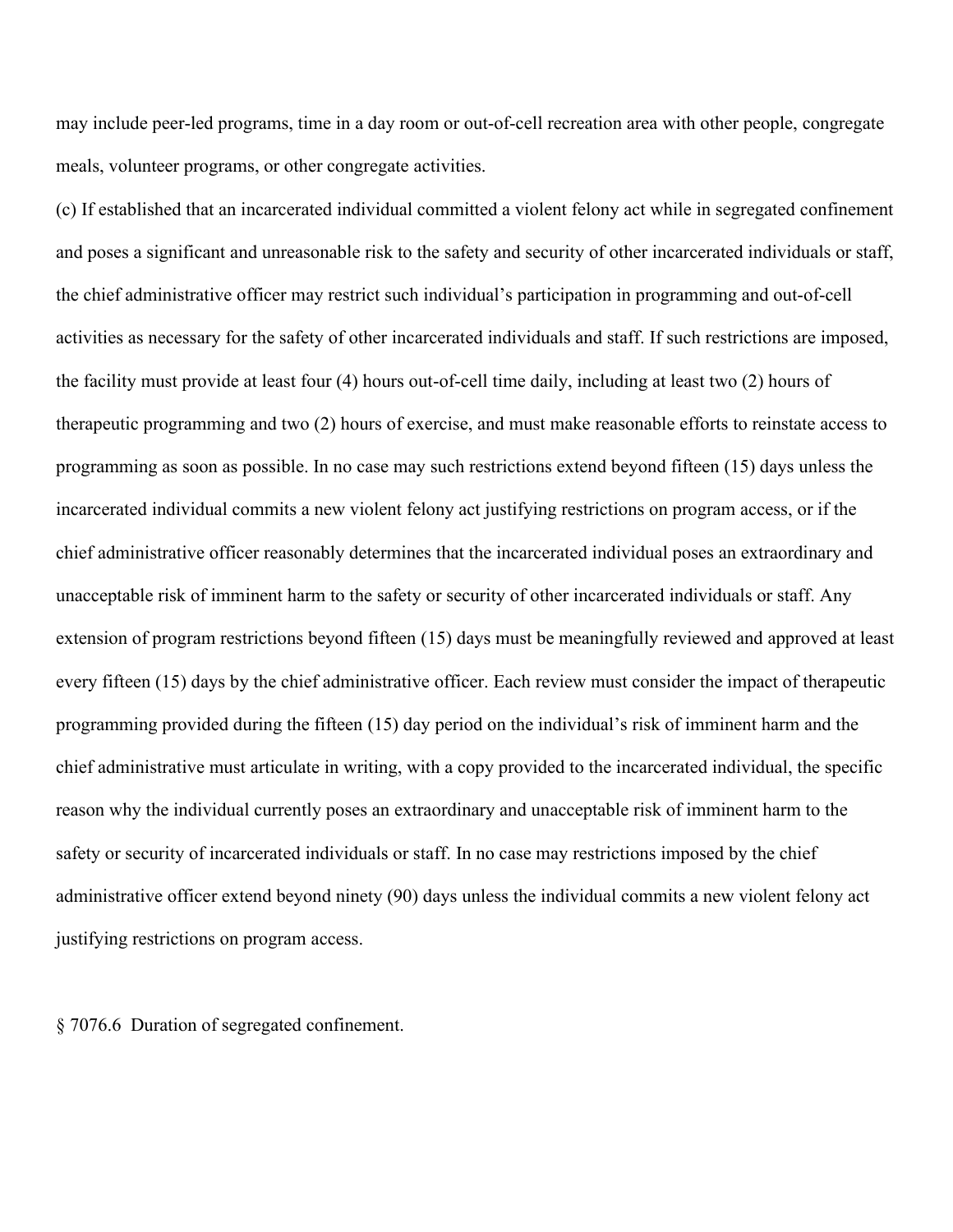(a) Incarcerated individuals of a special population shall not be placed in segregated confinement for any length of time, except as authorized by subdivision (a) of section 7006.7 of this Title as administrative segregation pending a disciplinary hearing.

(b) No incarcerated individual may be placed in segregated confinement for longer than necessary and no more than fifteen (15) consecutive days, nor shall any individual be placed in segregated confinement for more than twenty (20) total days within any sixty (60) day period except as otherwise provided in subdivision (c) of this section. At these limits, the incarcerated individual must be released from segregated confinement or, in facilities with a maximum facility capacity exceeding five hundred (500), diverted to a separate residential rehabilitation unit. If placement of such individual in segregated confinement would exceed the twenty (20) day limit and the chief administrative officer determines that the individual committed a violent felony act, the chief administrative officer may, in a facility with a maximum facility capacity exceeding five hundred (500), place the individual in segregated confinement until admission to a residential rehabilitation unit can be effectuated. Such admission to a residential rehabilitation unit shall occur as expeditiously as possible and in no case take longer than forty-eight (48) hours from the time such individual is placed in segregated confinement. (c) For offenses determined to constitute a violent felony act, if occurring more than one time within any sixty (60) day period, up to an additional fifteen (15) consecutive days in segregated confinement may occur for each such additional incident. If such subsequent incident takes place in a residential rehabilitation unit or general population, the incarcerated individual may be returned to segregated confinement for up to fifteen (15) consecutive days. If such subsequent incident takes place in segregated confinement and causes physical injury to another person, the incarcerated individual may receive up to an additional fifteen (15) consecutive days in segregated confinement, provided however that the individual must spend at least fifteen (15) days in a residential rehabilitation unit in between each placement of up to fifteen (15) consecutive days in segregated confinement.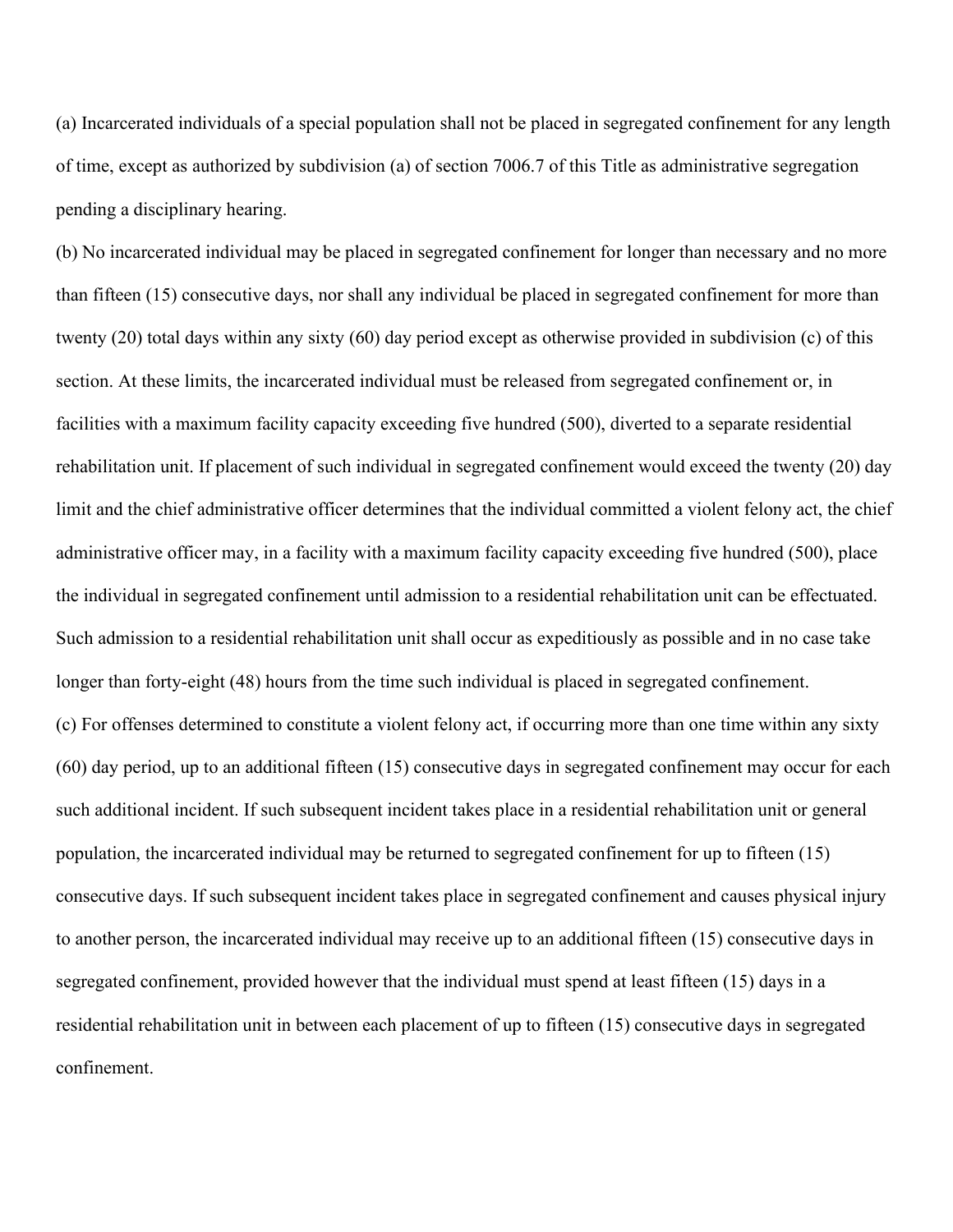§ 7076.7 Recordkeeping and reporting.

(a) Any restriction, determination, extension, review or approval required or authorized by this Part shall be made by the chief administrative officer in writing, and shall state the specific facts and underlying reasons. (b) Each facility shall maintain all records required by subdivision (a) of this section in a centralized location. (c) Each facility shall publish monthly reports on its website, with semi-annual and annual cumulative reports, of the total number of people who are in segregated confinement on the first day of each month. The reports shall provide a breakdown of the number of people in segregated confinement by:

(1) age;

(2) race;

(3) gender;

(4) special health accommodations or needs;

(5) need for and participation in substance use disorder programs;

(6) pregnancy status; and

(7) number of days in segregated confinement.

A new Part 7077 of Title 9 is added to read as follows:

Part 7077

Residential Rehabilitation Units

(Statutory authority: Correction Law §§45(6), 45(15), 45(18))

Sec.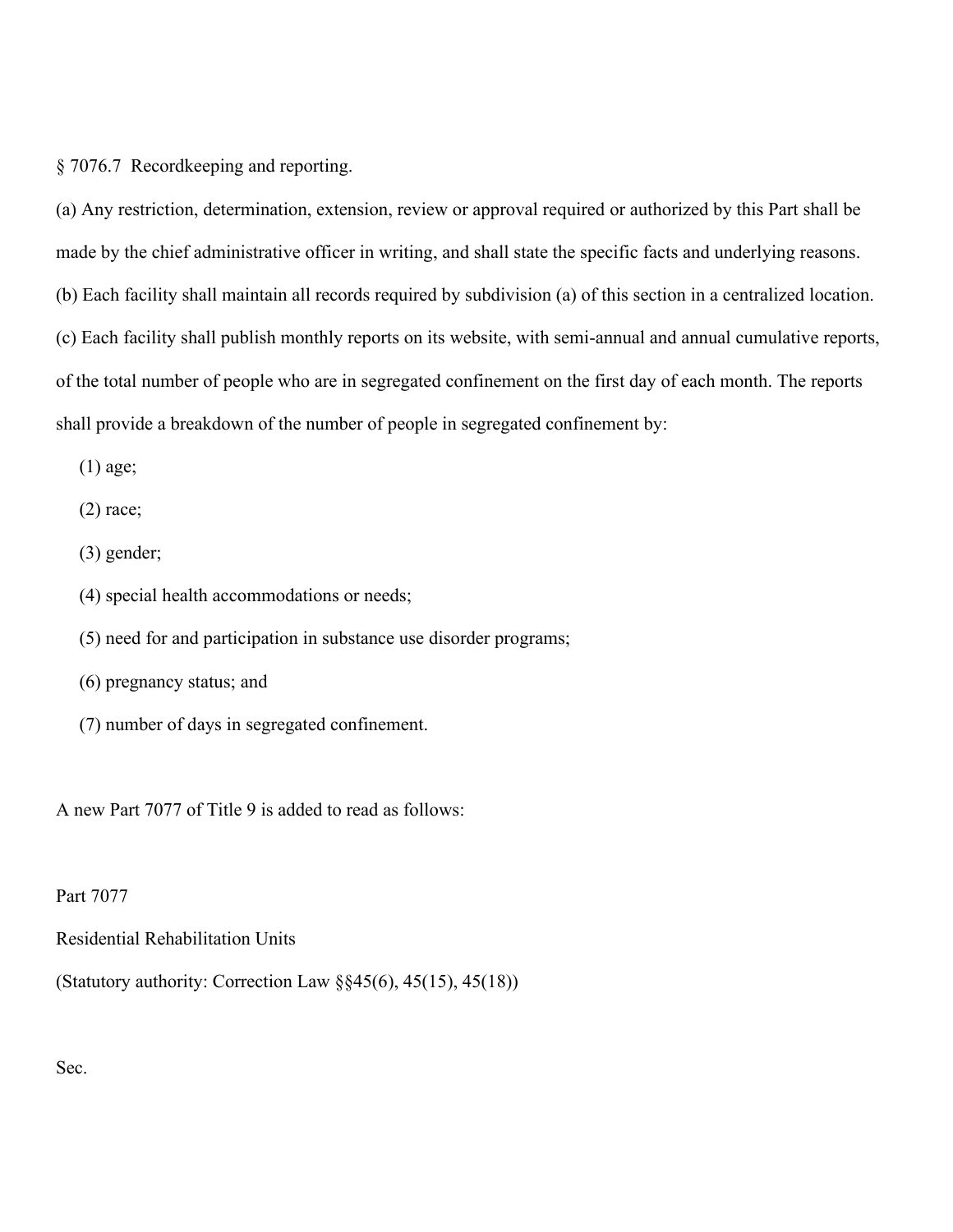- 7077.1 Applicability and purpose
- 7077.2 Definitions
- 7077.3 Policy
- 7077.4 Conditions and function
- 7077.5 Programming
- 7077.6 Duration of stay
- 7077.7 Recordkeeping and reporting

§ 7077.1 Applicability and Purpose.

(a) The purpose of this Part shall be to ensure that the conditions, programming, duration, recordkeeping and reporting of residential rehabilitation units in local correctional facilities remain consistent with relevant law and ensure the fair and humane treatment of affected incarcerated individuals.

(b) The requirements of this Part shall not apply to a facility with a maximum facility capacity of five hundred (500) or fewer.

§ 7077.2 Definitions.

As used in this Part, the following definitions shall apply to the terms listed below:

(a) *Segregated confinement* shall mean the confinement of an incarcerated individual to an individual occupancy housing unit, in any form, for more than seventeen (17) hours a day, other than in a facility-wide emergency or for the purpose of providing medical or mental health treatment.

(b) *Residential rehabilitation unit* shall mean a separate housing unit used for therapy, treatment, and rehabilitative programming of incarcerated individuals who have been determined to require more than fifteen (15) days of segregated confinement pursuant to facility proceedings.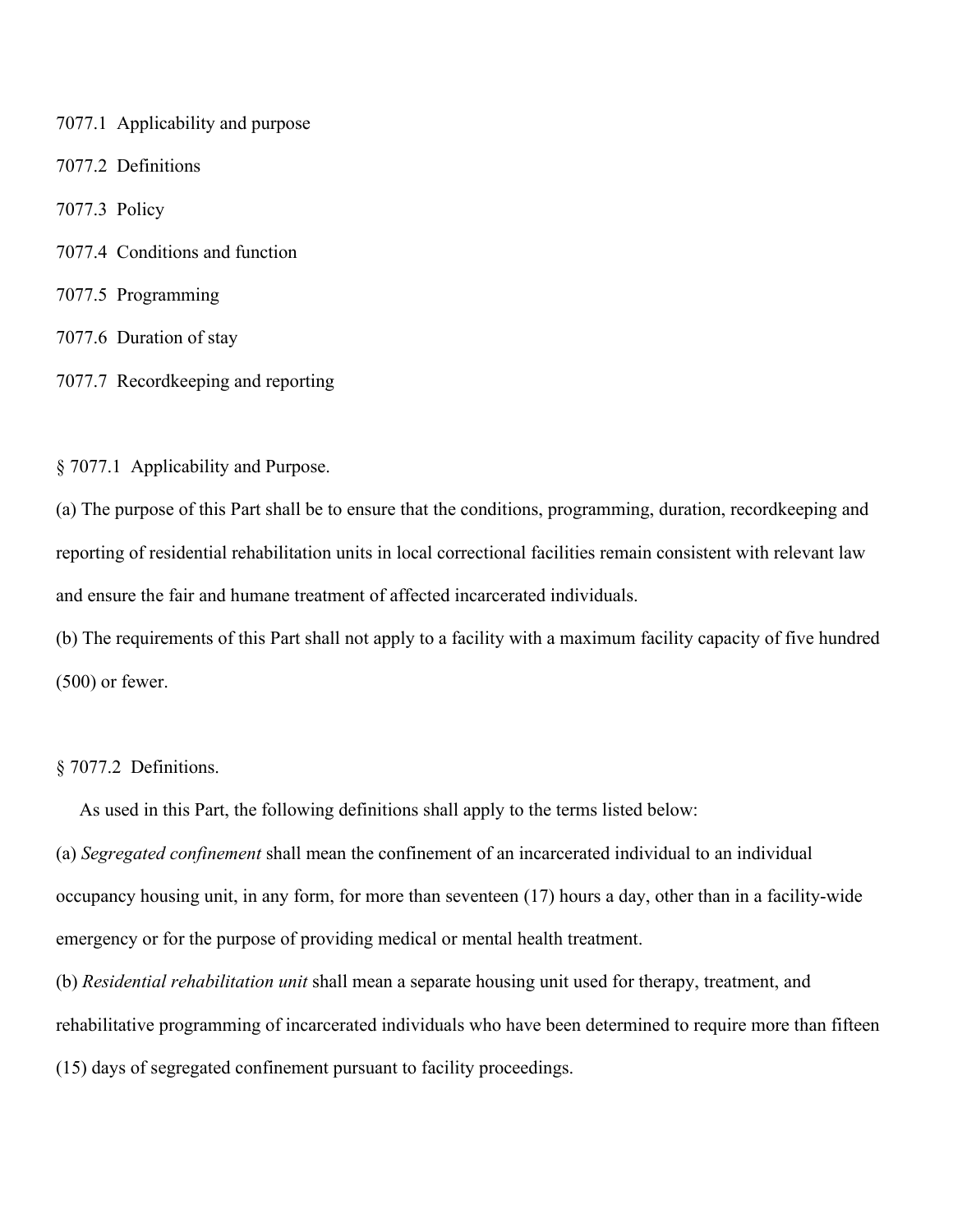(c) *Chief administrative officer* shall mean the highest-ranking facility official present during the time period in which a determination must be rendered.

(d) *Violent felony act* shall have the same meaning as provided in section 7006.1 of this Title.

(e) *Facility* shall mean a county jail or penitentiary, or a local correctional facility under the jurisdiction of the New York City Department of Correction.

(f) *Individual occupancy housing unit* shall have the same meaning as provided in Part 7040 of this Title.

(g) *Maximum facility capacity* shall have the same meaning as provided in section 7040.2 of this Title.

§ 7077.3 Policy.

 Consistent with the requirements of this Part, each facility shall establish and implement policies and procedures with respect to the conditions, programming, duration, recordkeeping and reporting of residential rehabilitation units.

§ 7077.4 Conditions and function.

(a) Residential rehabilitation units shall be therapeutic and trauma-informed, and aim to address individual treatment and rehabilitation needs and underlying causes of problematic behaviors.

(b) All residential rehabilitation units shall create the least restrictive environment necessary for the safety of incarcerated persons, staff, and the security of the facility.

(c) No individual may be placed in a residential rehabilitation unit based on the same act or incident that was previously used as the basis for such placement.

§ 7077.5 Programming.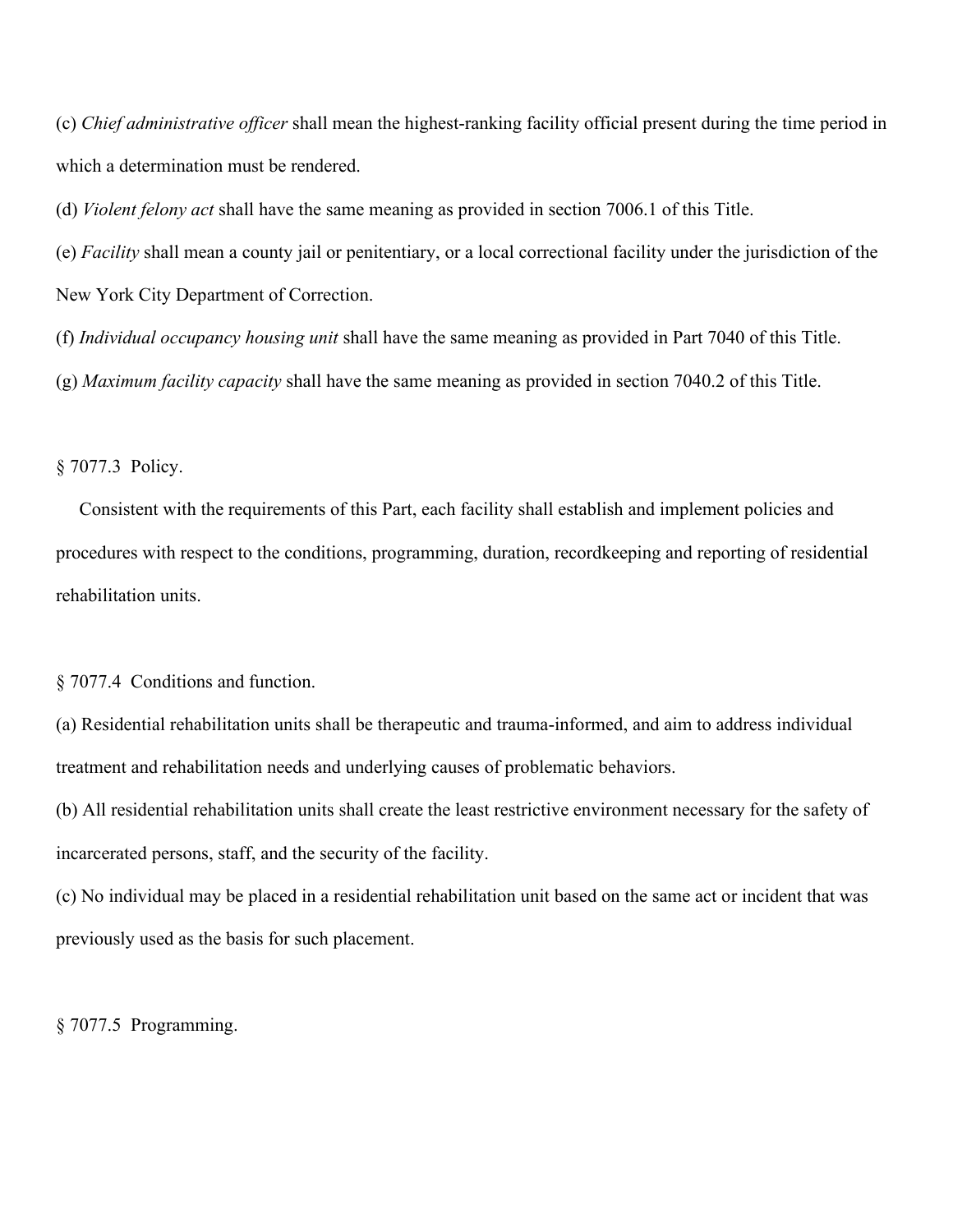(a) Upon admission to a residential rehabilitation unit, program and mental health staff shall administer assessments and develop an individual rehabilitation plan in consultation with the incarcerated individual, based upon the individual's medical, mental health, and programming needs. Such plan shall identify specific goals and programs, treatment, and services to be offered, with projected time frames for completion and discharge from the residential rehabilitation unit.

(b) Incarcerated individuals admitted to a residential rehabilitation unit shall be offered at least six (6) hours of daily out-of-cell congregate programming, services, treatment, recreation, activities and/or meals, with an additional minimum of one hour for exercise. Exercise in all residential rehabilitation units shall take place in a congregate setting, unless exceptional circumstances mean doing so would create a significant and unreasonable risk to the safety and security of other incarcerated individuals, staff, or the facility.

(c) Incarcerated individuals in residential rehabilitation units shall be offered programming led by program or therapeutic staff five (5) days per week, except on recognized state legal holidays. All other out-of-cell time may include peer-led programs, time in a dayroom or out-of-cell recreation area with other people, congregate meals, volunteer programs, or other congregate activities.

(d) An incarcerated individual in a residential rehabilitation unit shall have access to programs and work assignments comparable to core programs and types of work assignments in general population. Such incarcerated individuals shall also have access to additional out-of-cell, trauma-informed therapeutic programming aimed at promoting personal development, addressing underlying causes of problematic behavior resulting in placement in a residential rehabilitation unit, and helping prepare for discharge from the unit and to the community.

(e) If established that an incarcerated individual committed a violent felony act while in a residential rehabilitation unit and poses a significant and unreasonable risk to the safety and security of other incarcerated individuals or staff, the chief administrative officer may restrict such individual's participation in programming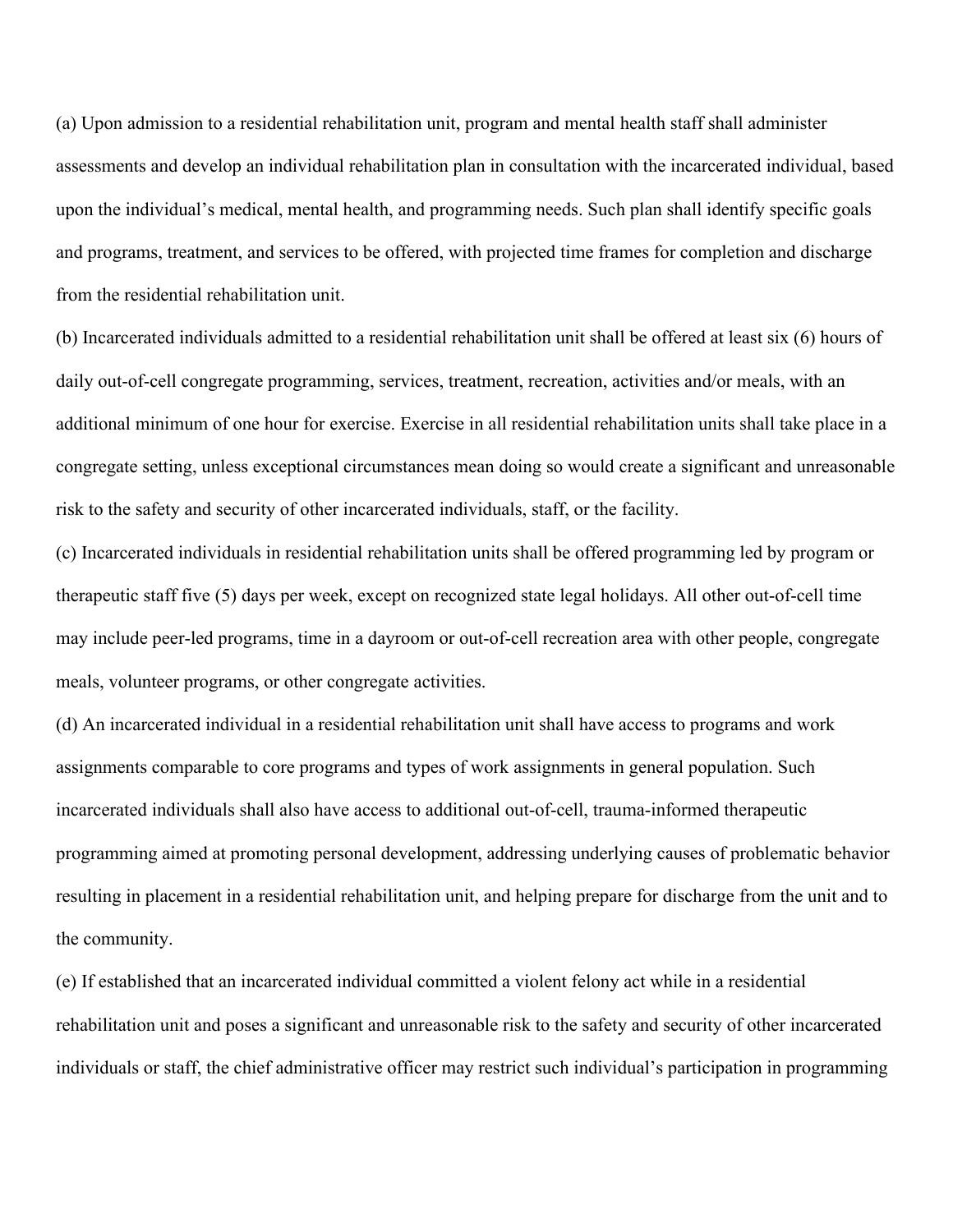and out-of-cell activities as necessary for the safety of other incarcerated individuals and staff. If such restrictions are imposed, the facility must provide at least four (4) hours out-of-cell time daily, including at least two (2) hours of therapeutic programming and two (2) hours of exercise, and must make reasonable efforts to reinstate access to programming as soon as possible. In no case may such restrictions extend beyond fifteen (15) days unless the individual commits a new violent felony act justifying restrictions on program access, or if the chief administrative officer reasonably determines that the individual poses an extraordinary and unacceptable risk of imminent harm to the safety or security of incarcerated individuals or staff. Any extension of program restrictions beyond fifteen (15) days must be meaningfully reviewed and approved at least every fifteen (15) days by the chief administrative officer. Each review must consider the impact of therapeutic programming provided during the fifteen (15) day period on the individual's risk of imminent harm and the chief administrative officer must articulate in writing, with a copy provided to the incarcerated individual, the specific reason why the individual currently poses an extraordinary and unacceptable risk of imminent harm to the safety or security of other incarcerated individuals or staff. In no case may restrictions imposed by the chief administrative officer extend beyond ninety (90) days unless the individual commits a new violent felony act justifying restrictions on program access.

(f) Restraints shall not be used when incarcerated individuals are participating in out-of-cell activities within a residential rehabilitation unit unless an individual assessment is made that restraints are required because of a significant and unreasonable risk to the safety and security of other incarcerated individuals or staff.

## § 7077.6 Duration of stay.

(a) Any sanction imposed on an incarcerated individual requiring segregated confinement shall run while the individual is in a residential rehabilitation unit and the individual shall be discharged from the unit before or at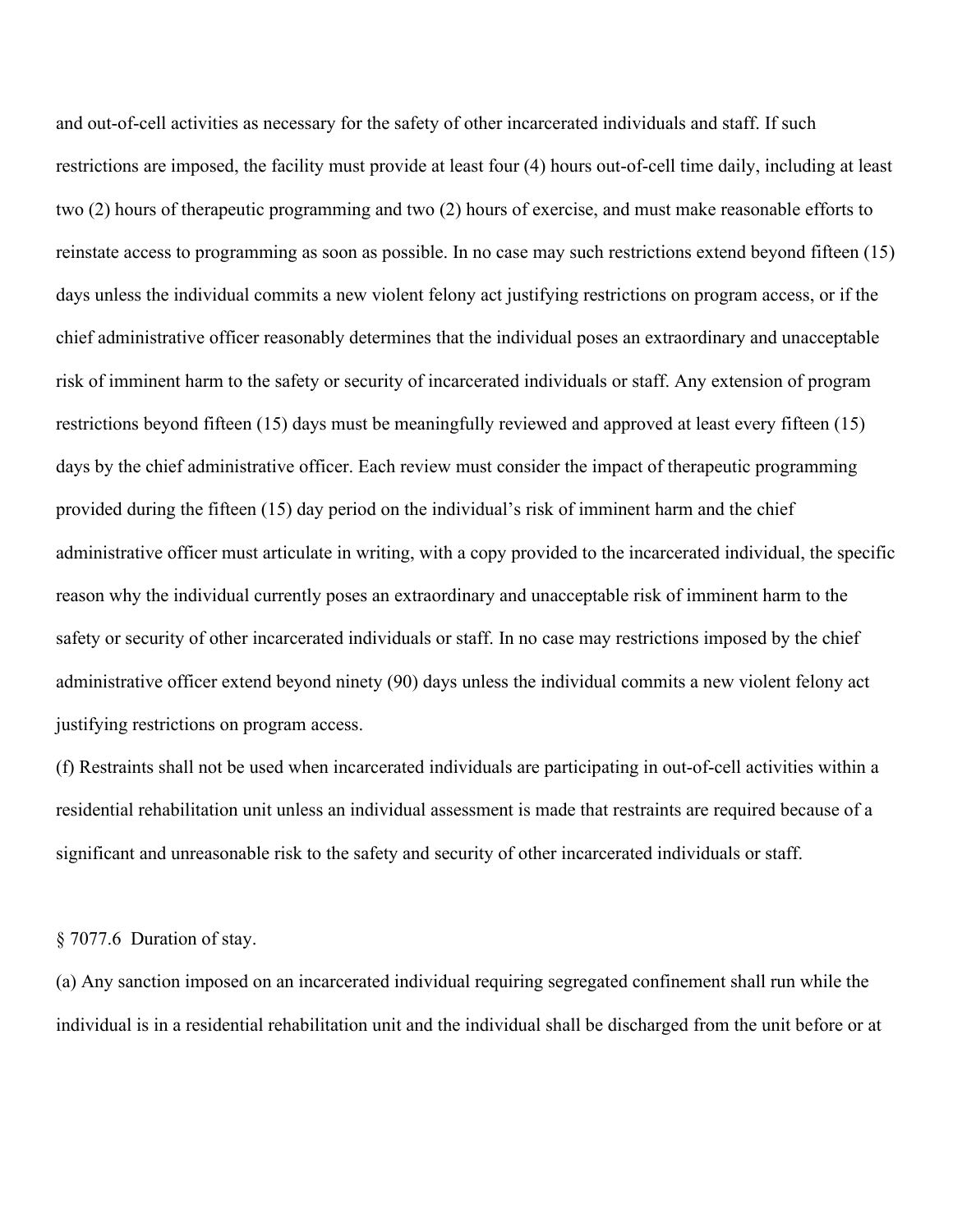the time such sanction expires. If the individual's rehabilitation plan is successfully completed before the sanction expires, the individual shall have a right to be discharged from the unit upon such completion. (b) If an incarcerated individual has not been discharged from a residential rehabilitation unit within one year of initial admission to such a unit, the individual shall have a right to be discharged from the unit unless the individual committed a violent felony act within the prior one hundred eighty (180) days and the individual poses a significant and unreasonable risk to the safety or security of incarcerated persons or staff. In any such case the decision not to discharge such individual shall be immediately and automatically subjected to an independent review by the chief administrative officer. An incarcerated individual may remain in a residential rehabilitation unit beyond the time limits provided in this section if approved by the chief administrative officer. In extraordinary circumstances, a person who has not committed a violent felony act within the prior one hundred eighty (180) days may remain in a residential rehabilitation unit beyond the time limits provided in this section if the chief administrative officer determines that such individual poses an extraordinary and unacceptable risk of imminent harm to the safety or security of incarcerated persons or staff. (c) There shall be a meaningful periodic review of the status of each incarcerated individual in a residential rehabilitation unit at least every sixty (60) days to assess the individual's progress and determine if the individual should be discharged from the unit. Following such periodic review, if the individual is not discharged from the unit, program and mental health staff shall specify in writing the reasons for the determination and the program, treatment, service, and/or corrective action required before discharge. The incarcerated individual shall be given access to the programs, treatment and services specified, and shall have a right to be discharged from the residential rehabilitation unit upon the successful fulfillment of such requirements.

(d) When an incarcerated individual is discharged from a residential rehabilitation unit, any remaining time to serve on any underlying disciplinary sanction shall be dismissed. If an incarcerated individual substantially